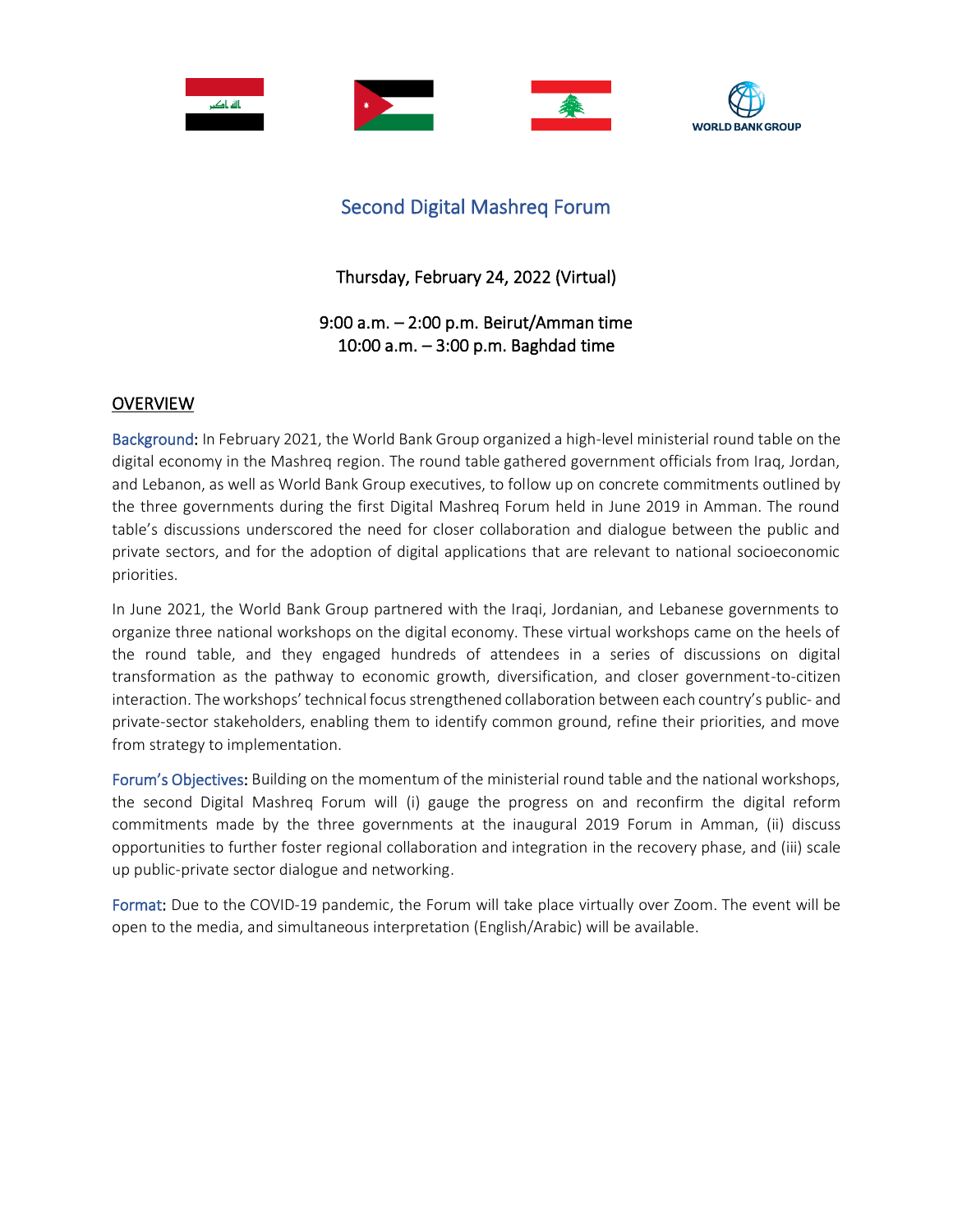







# AGENDA

| $9:00 - 9:10$<br>(Beirut time)   | <b>Opening and Welcome Remarks</b><br>Saroj Kumar Jha, Regional Director of the Mashreq Department at the World Bank<br>$\bullet$<br>H.E. Najib Mikati, Prime Minister of Lebanon<br>$\bullet$                                                                                                                                                                                                                                                                                                                                                                                                                                                                                                                                                                                                                                                                                                                                                                                    |
|----------------------------------|-----------------------------------------------------------------------------------------------------------------------------------------------------------------------------------------------------------------------------------------------------------------------------------------------------------------------------------------------------------------------------------------------------------------------------------------------------------------------------------------------------------------------------------------------------------------------------------------------------------------------------------------------------------------------------------------------------------------------------------------------------------------------------------------------------------------------------------------------------------------------------------------------------------------------------------------------------------------------------------|
| $9:10 - 9:30$<br>(Beirut time)   | Fireside Chat: Follow-Up on the 2019 Country Commitments (Amman Communiqué)<br>Participants:<br>H.E. Ahmad Al Hanandeh, Minister of Digital Economy and Entrepreneurship of Jordan<br>$\bullet$<br>H.E. Najla Riachi, Minister of State for Administrative Reform of Lebanon<br>$\bullet$<br>H.E. Arkan Shehab Ahmed Al-Shaibani, Minister of Communications of Iraq<br>$\bullet$<br>Moderator:<br>Abdallah Jabbour, Digital Development Specialist at the World Bank                                                                                                                                                                                                                                                                                                                                                                                                                                                                                                             |
| $9:30 - 10:15$<br>(Beirut time)  | Panel 1: Toward a Regional Integration of Broadband Networks<br>A discussion around the opportunities for regional integration of broadband networks through<br>the utilization of existing assets and networks, including terrestrial and submarine backbone<br>networks and cross-national fiber assets. What steps should be undertaken to position Mashreq<br>as a regional hub for internet connectivity?<br>Participants:<br>Ali Al-Moayad, Head of the Communications and Media Commission of Iraq<br>٠<br>Brendan Press, Chief Commercial Officer at Gulf Bridge International<br>$\bullet$<br>Nermine El-Saadany, Regional Vice President for the Middle East at the Internet Society<br>٠<br>Kamal Shehadi, Chief Strategy Officer at Etisalat International<br>$\bullet$<br>Bharat Vagadia, Senior Director of Regulatory Affairs at Ooredoo<br>$\bullet$<br>Moderator:<br>Carlo Maria Rossotto, Principal Investment Officer at the International Finance Corporation |
| $10:15 - 10:45$<br>(Beirut time) | <b>Coffee Break</b>                                                                                                                                                                                                                                                                                                                                                                                                                                                                                                                                                                                                                                                                                                                                                                                                                                                                                                                                                               |
| $10:45 - 11:30$<br>(Beirut time) | Panel 2: Modernizing Mashreq's Financial Sector for the Digital Economy<br>A discussion around the enablers and obstacles to widespread adoption of digital financial<br>services in Mashreq, including: (i) private-sector participation, (ii) legislative framework, (iii)<br>fintech innovation, and (iv) financial inclusion                                                                                                                                                                                                                                                                                                                                                                                                                                                                                                                                                                                                                                                  |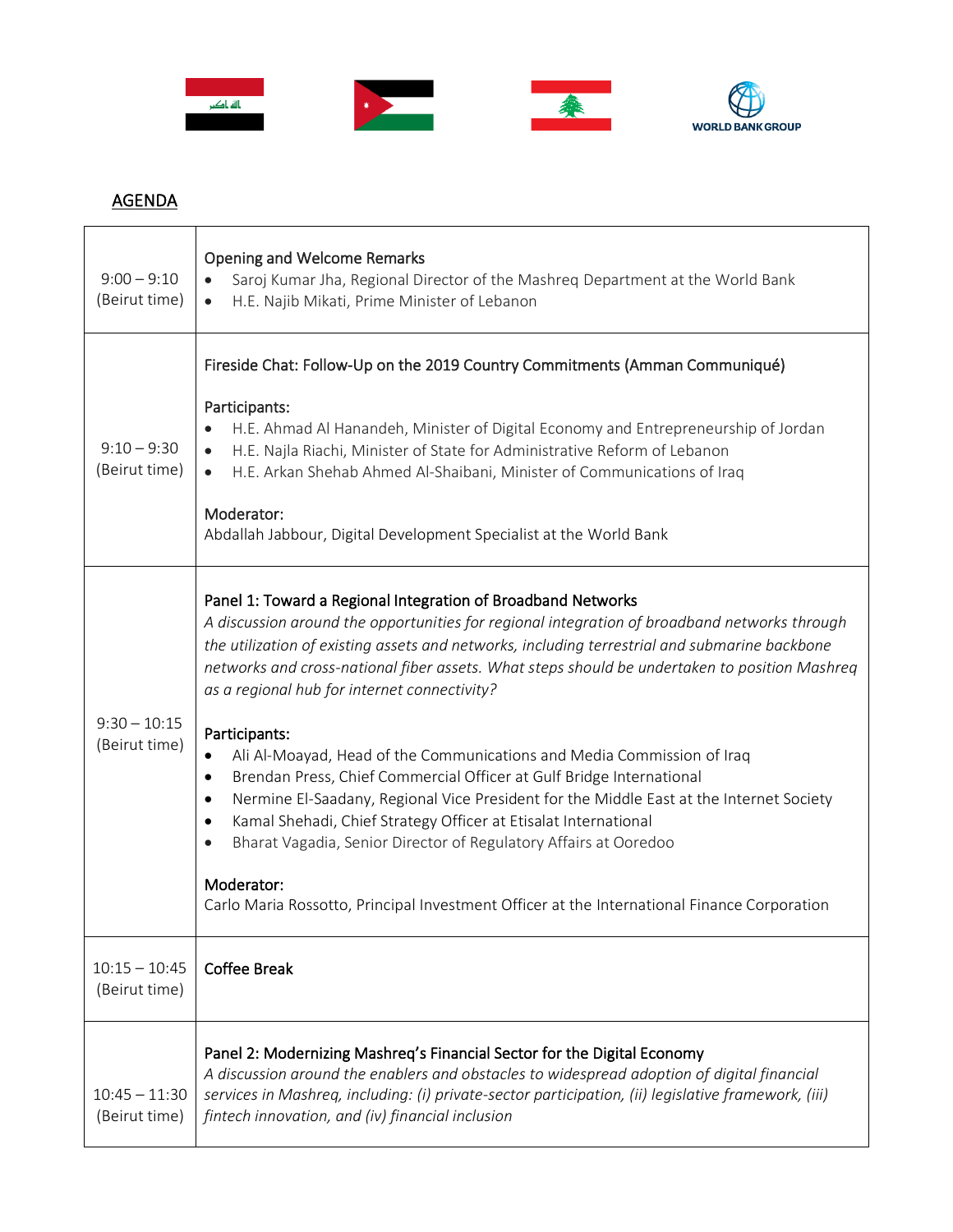







|                                  | Participants:<br>Duha Abdulkareem Alatta, Director General of the Payments Department at the Central<br>٠<br>Bank of Iraq<br>Stéphane Abichaker, Financial Advisor and Cryptoassets Specialist<br>$\bullet$<br>Maha Bahou, Chief Executive Officer at Jordan Payments & Clearing Company (JoPACC)<br>٠<br>Elie Nasr, Cofounder of FOO<br>$\bullet$<br>Moderator:<br>Nadine Chehade, Senior Financial Sector Specialist at the World Bank Group and representative<br>of the Consultative Group to Assist the Poor (CGAP) in the Arab world |
|----------------------------------|--------------------------------------------------------------------------------------------------------------------------------------------------------------------------------------------------------------------------------------------------------------------------------------------------------------------------------------------------------------------------------------------------------------------------------------------------------------------------------------------------------------------------------------------|
| $11:30 - 12:15$<br>(Beirut time) | <b>Entrepreneurial Pitches</b><br>Six early-stage agritech startups will deliver three-minute pitches, followed by three minutes of<br>Q&A with mentors.                                                                                                                                                                                                                                                                                                                                                                                   |
|                                  | <b>Startups</b><br>E-FRESCO (online platform for fresh produce trading/Jordan)<br>GreenShaov (smart greenhouses and irrigation systems/Iraq)<br>IOTree (AI-driven IoT sensors for farmers/Lebanon)<br>Maydan (online livestock marketplace/Iraq)<br>Radical Growth Solutions (AI-powered irrigation automation system/Jordan)<br>SmartLand (smart irrigation and fertigation system/Lebanon)                                                                                                                                               |
|                                  | Mentors:<br>Yousef Hamidaddin, Vice Chairman, Managing Partner and Agri Fund Manager at Venture X<br>٠<br>Rabi Mohtar, Professor of Biological and Agricultural Engineering at Texas A&M University<br>$\bullet$<br>Reem Nejdawi, Director of Food and Environmental Policy at the United Nations Economic<br>$\bullet$<br>and Social Commission for Western Asia (ESCWA)                                                                                                                                                                  |
|                                  | Moderator:<br>Hadi Fathallah, Food Policy Specialist at the World Bank                                                                                                                                                                                                                                                                                                                                                                                                                                                                     |
| $12:15 - 12:30$<br>(Beirut time) | <b>Coffee Break</b>                                                                                                                                                                                                                                                                                                                                                                                                                                                                                                                        |
|                                  | Panel 3: How Digital Literacy Can Boost Employment in Mashreq<br>A discussion around the importance of digital skills for the jobs of today and tomorrow, and<br>ways to improve these skills across the working-age population. The discussion will also explore<br>a comprehensive model for digital skilling and capacity building in Mashreq.                                                                                                                                                                                          |
| $12:30 - 13:15$<br>(Beirut time) | Participants:<br>Marcello Bonatto, Cofounder and Chief Executive Officer of Re:Coded<br>$\bullet$<br>Aashi Gupta, Regional Program Manager at Microsoft Philanthropies                                                                                                                                                                                                                                                                                                                                                                     |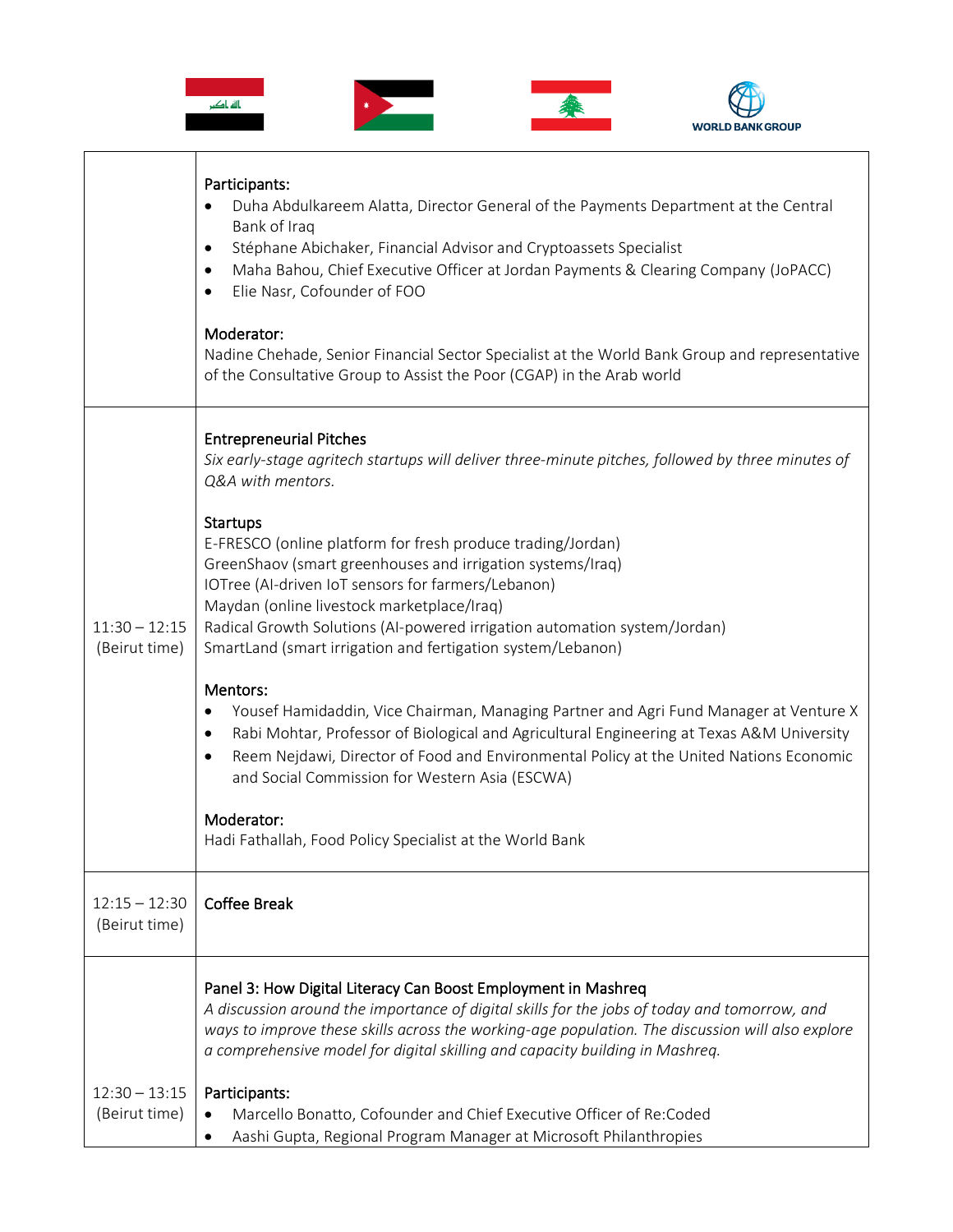







|                                  | Marianne Bitar Karam, Founder and Managing Director of B.O.T/ Country Director of DOT<br>٠<br>Lebanon<br>Zeina Saab, Cofounder of SE Factory<br>$\bullet$<br>Shireen Yacoub, Chief Executive Officer at Edraak<br>$\bullet$                                                                                                                                                      |
|----------------------------------|----------------------------------------------------------------------------------------------------------------------------------------------------------------------------------------------------------------------------------------------------------------------------------------------------------------------------------------------------------------------------------|
|                                  | Moderator:<br>Angela Elzir Assy, Labor Market Specialist at the World Bank                                                                                                                                                                                                                                                                                                       |
|                                  | Panel 4: Digital Government for Efficient Public-Service Delivery and Transparent Governance<br>A discussion around digital government platforms and initiatives that can enable an efficient,<br>transparent, and accountable public-service delivery system in Mashreq.<br>Participants:                                                                                       |
| $13:15 - 14:00$<br>(Beirut time) | Carole Alsharabati, Professor at St. Joseph's University and Research Director at Siren<br>Associates<br>Nibal Idlebi, Chief of Innovation at the United Nations Economic and Social Commission for<br>$\bullet$<br>Western Asia (ESCWA)<br>Ayman Mazahreh, Cofounder and CEO of STS<br>$\bullet$<br>Mohammad Sear, Digital Government and Public Sector Consulting Leader at EY |
|                                  | Moderator:<br>Ronnie Hammad, Advisor, Equitable Growth, Finance and Institutions at The World Bank                                                                                                                                                                                                                                                                               |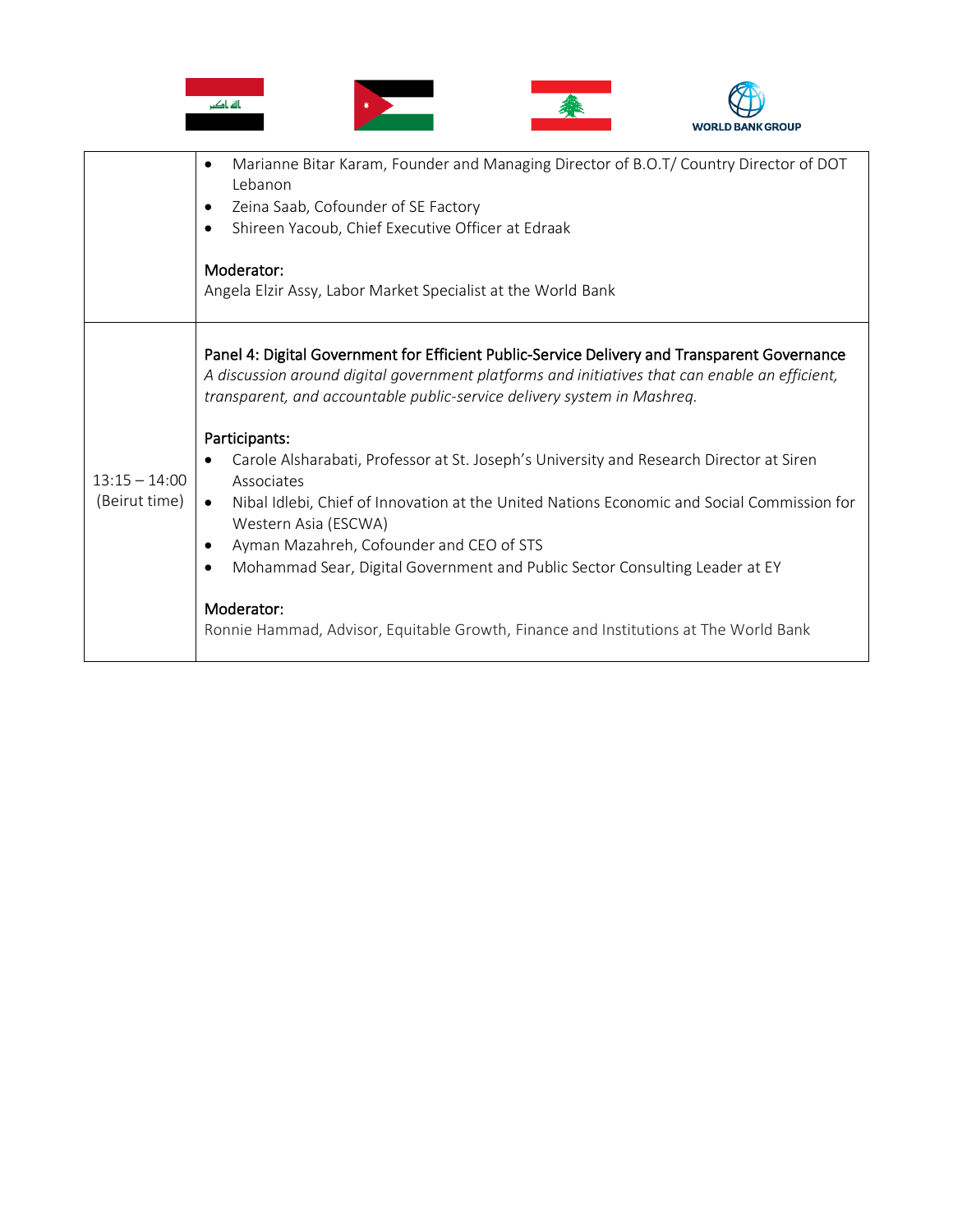

## Annex 1: The 2019 Amman Communiqué

The Government of Iraq (GOI) commits to advancing the digital economy and ensuring affordable access to high-speed Internet, by doubling access to broadband to 54% in 2021 and 90% by 2030, achieving 100% broadband network coverage, establishing a regulatory and policy framework that is conducive to digital payments, developing an interoperable digital payments infrastructure, and striving towards 100% financial access. The GOI also commits to delivering digital government services and ensuring the highest standards of cybersecurity and data privacy to boost consumer trust. The GOI is also keen on ensuring that educational and training programs meet current and future job market needs.

The Government of Jordan (GOJ) commits to advancing the digital economy as a strategic growth sector for the Kingdom. On digital infrastructure, the GOJ commits to developing access to broadband Internet to reach a penetration rate of 100% by 2021. As part of this effort, the GOJ is opening its national broadband network (7,000 kilometers of fiber) to Public-Private Partnerships, allowing affordable fiber broadband to 1.3 million households around Jordan. On digital payments, the GOJ commits to increasing country-level cashless payments from 33 to 50% by 2020 and to digitizing 80% of government-to-citizen payments by 2021. On digital skills, the GOJ will launch a national skills development initiative to train 35,000 people on 21st -century skills and to mainstream digital skills in public schools to train 300,000 by 2022. To enable a friendly business environment for entrepreneurs, the GOJ is committed to launching a regulatory reform process in 2019 using a participatory approach with ecosystem representatives. To complete the automation of governmental services, the GOJ commits to automating key services by 2021. Building on the recent transformation of the Ministry of ICT to Ministry of Digital Economy and Entrepreneurship, the GOJ will launch its digital transformation action plan in partnership with the ecosystem by end of 2019.

The Government of Lebanon (GOL) commits to building a digital nation and to transforming Lebanon into a regional technology and innovation hub. The GOL is in the process of finalizing its digital transformation plan and aims to double the knowledge economy's contribution to GDP and double employment in this sector by 2025. To achieve this, the GOL plans to: (i) reach 100% broadband penetration rate by the end of 2021; (ii) develop and execute the digital transformation of the public sector, and offer citizens a fully digitized journey across all government services, with 500,000 users signed up to the government's digital platform by the end of 2021; (iii) provide a supportive regulatory framework to help grow the fintech industry and facilitate digital payments, launch a new national digital currency by the end of 2020, and launch an Electronic Trading Platform (ETP) to improve financing for private-sector activities in 2020; (iv) leverage its pool of skilled, entrepreneurial talent in Lebanon and abroad to build a digital economy focused on innovation and private initiative, increase the number of start-ups fivefold, and double yearly venture capital funding by 2025; and (v) address the existing skills gap by preparing the youth for the global, digital jobs of the future through the launch of a national training academy by 2021. The World Bank commits to supporting Iraq, Lebanon, and Jordan in achieving their visions and plans for digital transformation by providing the necessary resources and instruments.

The World Bank will work closely with the Governments, private sector, academia, and civil society to maximize the impact of digitization and reap digital dividends for their societies. This support will include: (i) pursuing plans to ensure affordable access to high-speed Internet and facilitate investment in broadband; (ii) delivering digital government services and improving access to data, while ensuring the highest standards of cybersecurity and data privacy; (iii) developing a modern digital payment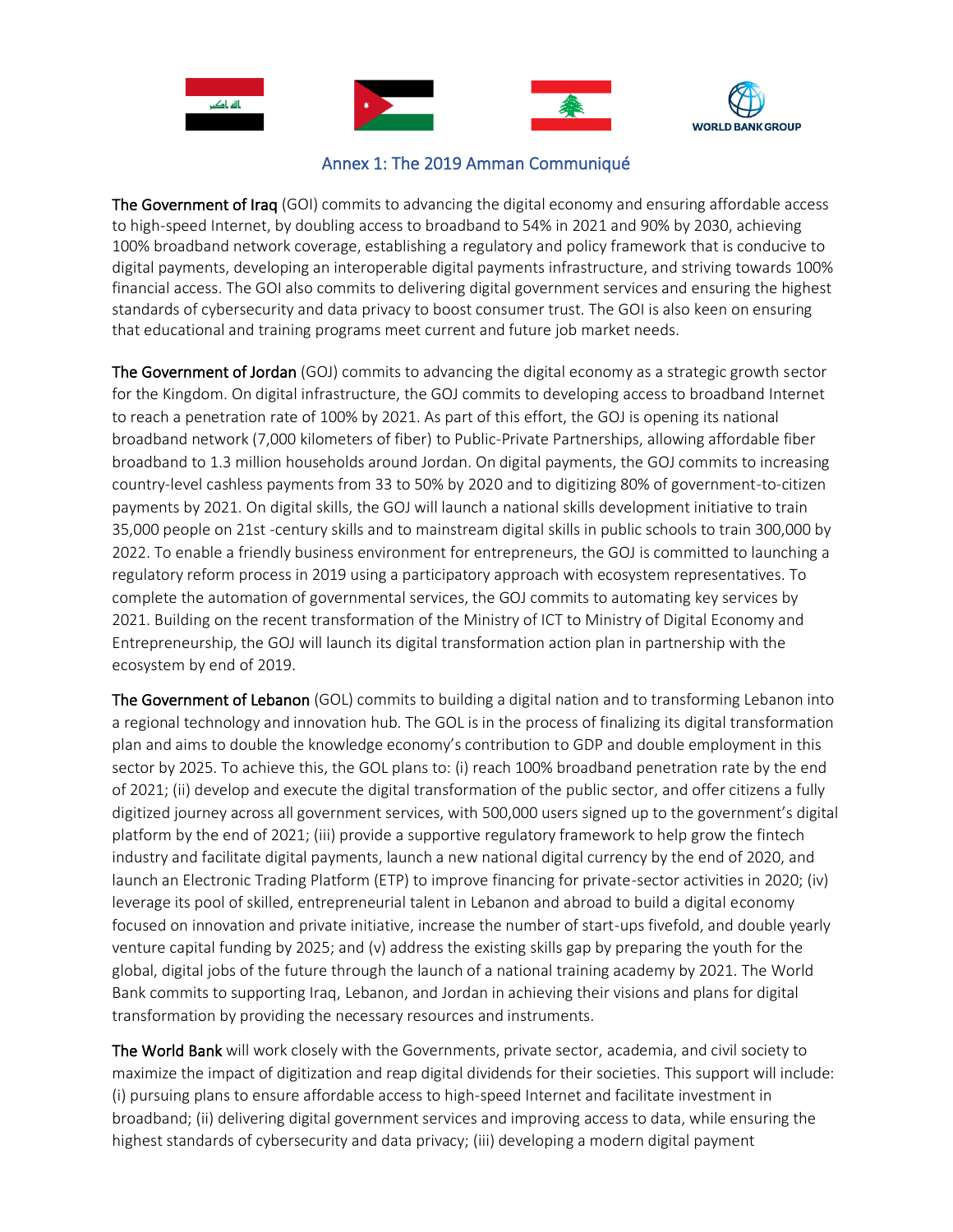







infrastructure; (iv) scaling up digital entrepreneurship; and (v) ensuring education and training programs meet current and future skills' needs.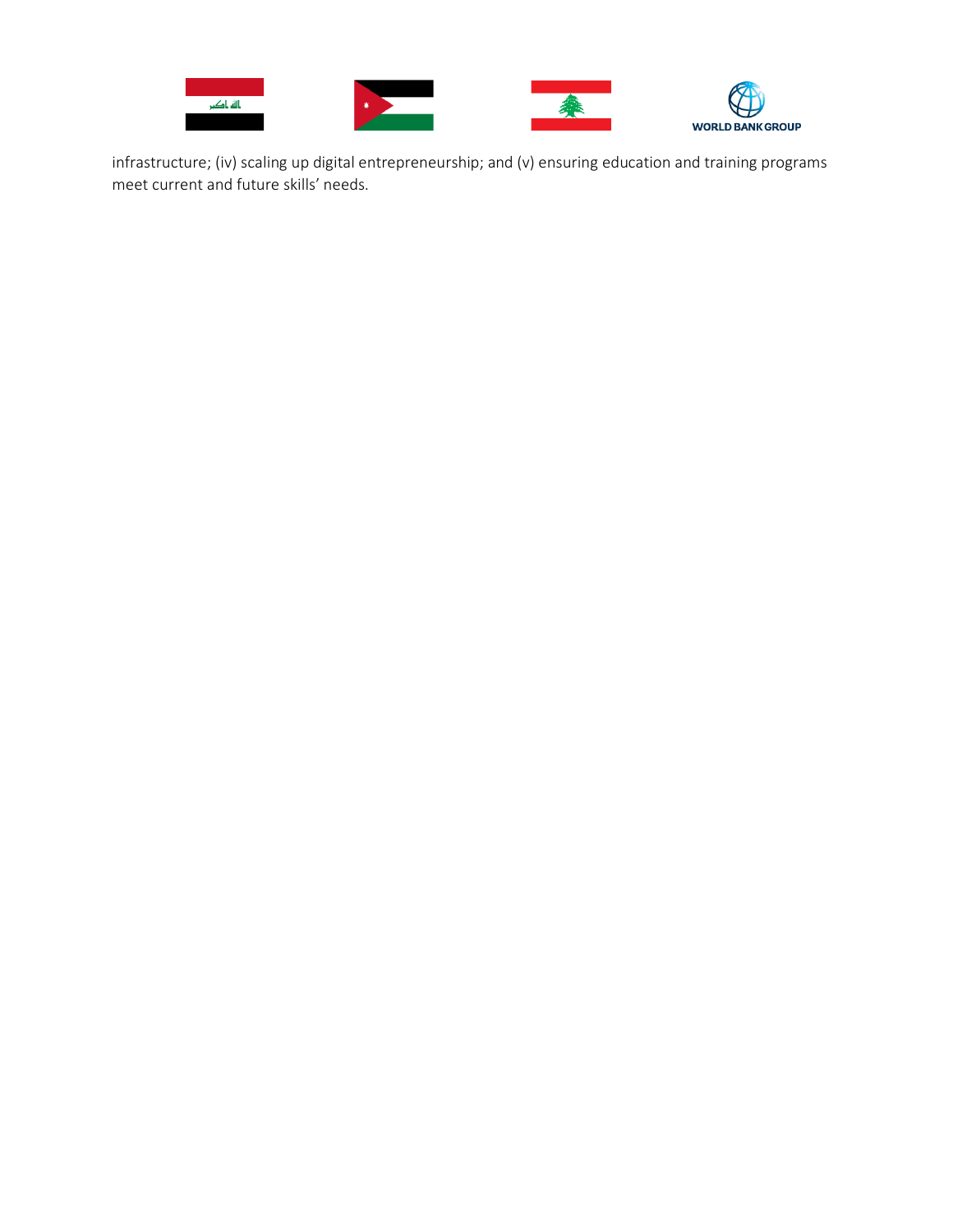

## Annex 2: Speakers' Biographies

#### *H.E. Najib Mikati, Prime Minister of Lebanon*



Najib Mikati, Lebanon's Prime Minister since September 2021, is a Lebanese politician and businessman. He began his political career in 1998 as the Minister of Public Works and Transport, and remained in this post until 2004, under three consecutive cabinets. In 2000, he was elected for the first time as a Member of Parliament representing Tripoli. In 2005, he became Prime Minister of Lebanon and during his mandate, he steered the country toward what was qualified as notable democratic elections. In 2009, he was reelected Member of Parliament representing Tripoli for a mandate of four years. He was reappointed as Prime Minister in June 2011, resigned on March 3,

2013, and acted as caretaker until February 15, 2014.

Mr. Mikati is the co-founder of M1 Group, a family-owned holding with interests in various sectors including telecom, real estate, aircraft financing, fashion and energy. Mr. Mikati is active in various think tanks and international organizations. He is a senior member of the Dean's International Council at the Harris School of Public Policy at the University of Chicago, as well as a member of the International Advisory Council of the International Crisis Group. He is also a former member of the Board of Trustees at the American University of Beirut, and the founder of Middle East Prospects Forum and Al Wassatia Forum, two think tanks that promote centrism in Lebanon and the Middle East.

Mr. Mikati graduated from the American University of Beirut with a Master of Business Administration; he also pursued advanced management programs at INSEAD and Harvard University. A philanthropist, he is engaged in a number of social activities, spanning Lebanese and international medical, academic, and charitable associations and organizations that he founded with his family.

#### *Saroj Kumar Jha, Regional Director of the Mashreq Department at the World Bank*



Saroj Kumar Jha is the Regional Director of the Mashreq Department (Lebanon, Iraq, Syria, Jordan, and Iran) at the World Bank Group, a position he assumed on July 1, 2017. Jha brings to the region vast experience in a critical period of transition. His top priorities in his new role are: (i) maintaining a dialogue with all stakeholders to provide overall strategic leadership for the Bank's engagement, in line with the region's emphasis on job creation, sustainable growth, inclusion, and governance; (ii) developing a strong analytical program that can inform policy and investment choices;

and (iii) building effective, integrated country teams to ensure efficient and high-quality client support that is focused on results.

Before this, he was Senior Director for the Fragility, Conflict, and Violence (FCV) Global Practice at the World Bank Group since February 2016. He provided strategic leadership addressing the challenges of fragility, conflict, and violence, working across the World Bank Group, and in close collaboration with its partners.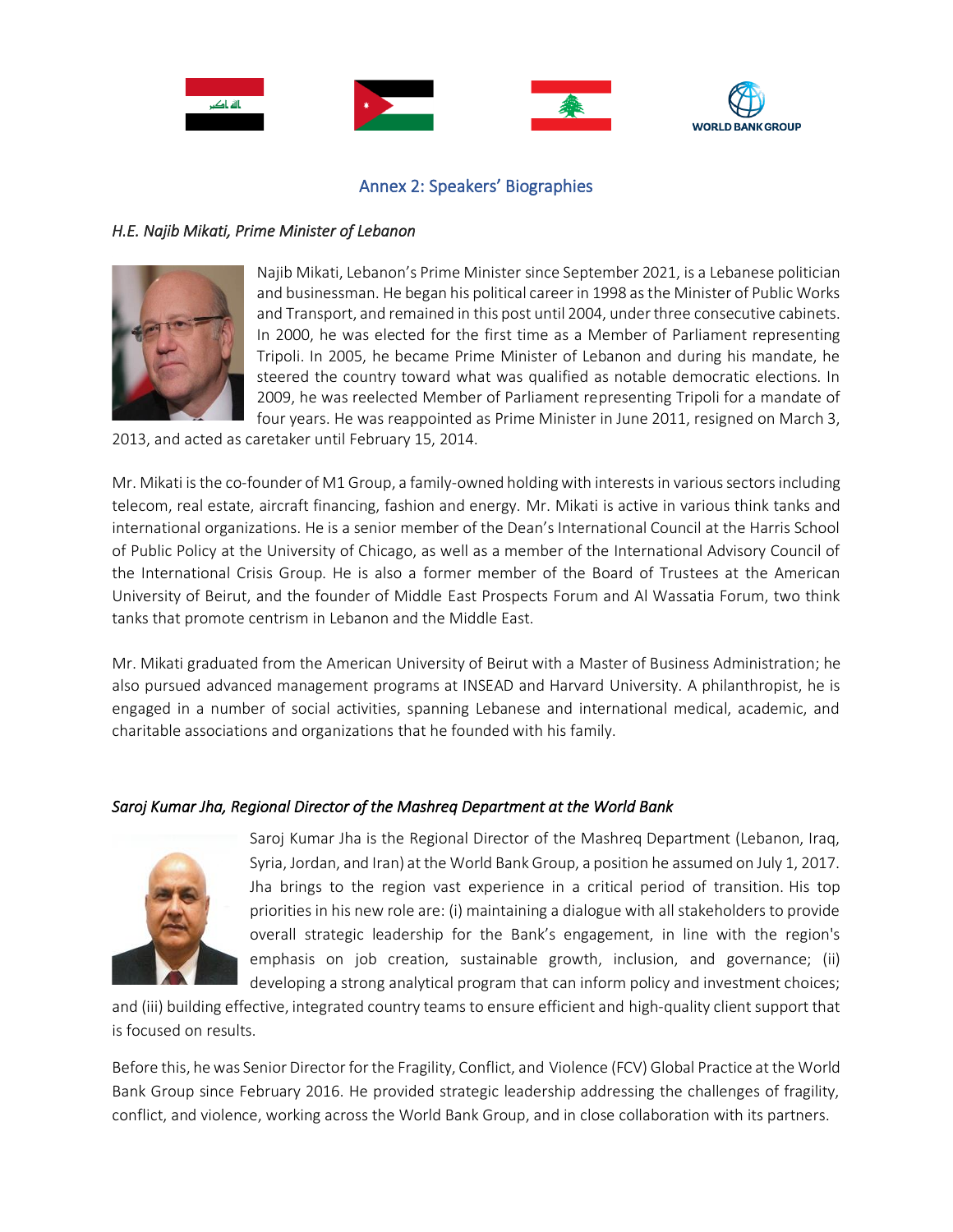

From February 2012 until January 2016, he was the World Bank's Regional Director for Central Asia based in Almaty, where he led the Bank's strategic engagements in Kazakhstan, Kyrgyz Republic, Tajikistan, Turkmenistan, and Uzbekistan in the cooperative management of water and energy, and regional action on climate adaptation and mitigation. He has also worked as the Bank's Global Manager for the Disaster Risk Management Practice and served as Head of the Global Facility for Disaster Reduction and Recovery (GFDRR), which he founded in 2006. GFDRR is now the world's largest global fund for disaster prevention and post-disaster recovery operations.

Mr. Jha is an Indian national. He joined the World Bank in 2005 as a Senior Infrastructure Specialist in the Sustainable Development Network, after working for the Government of India (1990-2005) and United Nations agencies (1999-2004) as a senior executive in the field of public-sector management, infrastructure financing, natural resource management, natural disaster prevention, and environmental sustainability.

## *H.E. Ahmad Al Hanandeh, Minister of Digital Economy and Entrepreneurship of Jordan*



H. E. Ahmad Hanandeh is a chief executive officer with a passion for technology, entrepreneurship, customer experience, and innovation. His international experience is combined with a strategic mindset and a focus on deliverables and implementation. He is an insightful leader with a versatile background in telecommunications, logistics, finance, operations, and business development, and he can quickly analyze key business drivers and develop strategies to grow the bottom line. His previous role was as Chief Executive Officer of Zain Jordan, a leading telecommunications company with more than 1,300 employees and more than 469

million U.S. dollars in revenues. He joined the Zain Group in 2011 as Zain Sudan's Chief Financial Officer; in less than three months, after demonstrating his leadership and business acumen, he was appointed CEO of Zain Jordan in June 2011.

Under his leadership, Zain Jordan launched new technologies, expanded into new revenue streams, enhanced its Customer Experience and Satisfaction Index, increased its employee engagement scores, and launched the first-of-its-kind corporate entrepreneurship entity within the Middle East region, placing Zain Jordan as the leader in the telecom sector within the Kingdom.

#### *H.E. Najla Riachi, Minister of State for Administrative Reform of Lebanon*



Najla Riachi is the Minister of State for Administrative Reform in Prime Minister Najib Mikati's Government, assuming her role in September 2021. She is a career diplomat who started her work in the Foreign Service in 1982. She served as First Secretary for the Embassy of Lebanon in Cairo (1983-1984) and the Embassy of Lebanon in Paris (1984 -1991). She was appointed as counselor at the Embassy of Lebanon to the Holy See and The Order of Malta (1992-2000) and at the Center for Legal Consultancy, Research and Archives at the Ministry of Foreign Affairs and Emigrants (2000-2002),

before becoming the Consul General of Lebanon in Istanbul (2002-2003). She was promoted to Ambassador in 2003, was the head of the Euro-Mediterranean Partnership Unit at the Ministry of Foreign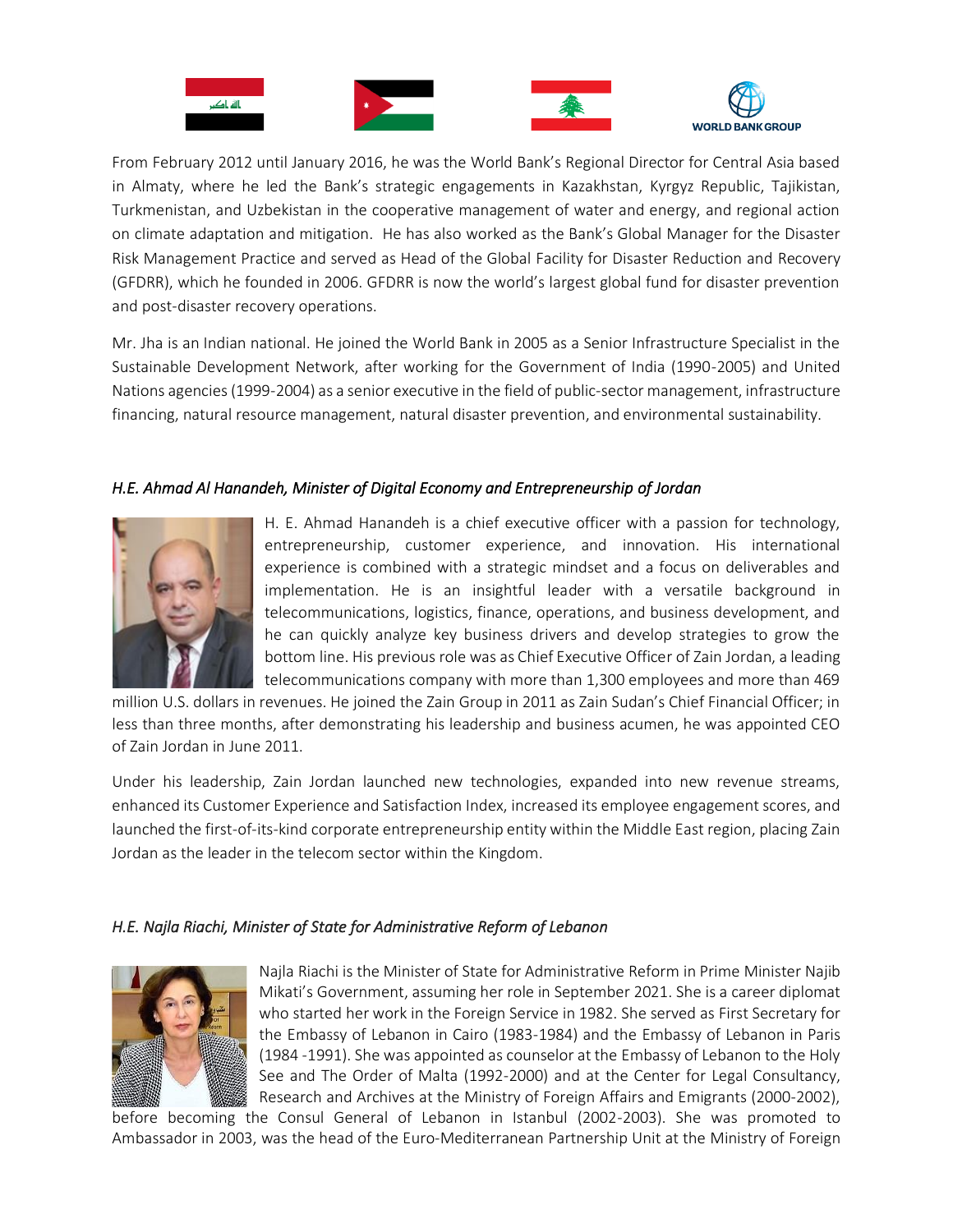

Affairs and Emigrants (2003-2007), and then served as the Permanent Representative of Lebanon to the United Nations and International Organizations in Geneva from July 2007 to October 2017. Minister Riachi was the Chief of Protocol at the Ministry of Foreign Affairs and Emigrants (2018-2020) and the head of the office of the Minister of Foreign Affairs and Emigrants (September 2020- May 2021). Minister Riachi holds a bachelor's degree in Political and Administrative Sciences and a bachelor's degree in History and Geography from Saint Joseph University of Beirut.

## *H.E. Arkan Shehab Ahmed Al-Shaibani, Minister of Communications of Iraq*



Arkan Shehab Ahmed Al-Shaibani was appointed as Iraq's Minister of Communications in 2020. He began his ICT career in 2002 as an engineer at the Iraqi Ministry of Communications (MoC), holding several high-profile operational, technical, and project management roles at the Ministry. In 2019, he was appointed as General Manager of the Informatics and Telecommunications Public Company (ITPC) – a government-owned enterprise under the umbrella of the MoC – where he served as an elected Board member for several terms. He is also a member of well-reputed engineering and ICT bodies in Iraq and the region, including the Iraqi Engineering

Union, the Arab Engineering Union, and the Arab Federation for Information Technology. He holds a bachelor's degree in Engineering from Al-Mustansiriya University in Baghdad.

## *Abdallah Jabbour, Digital Development Specialist at the World Bank*



Abdallah Jabbour is a Digital Development Specialist at the World Bank, managing large investment projects and providing advisory services in telecom, entrepreneurship, digital skills, and digital government in the Middle East and Africa. Before joining the World Bank, he was the Managing Director of Lebanon for Entrepreneurs (LFE), an initiative created by prominent Lebanese diaspora organizations LIFE, LebNet, and SEAL to accelerate the development of the tech startup ecosystem in Lebanon. Abdallah is also a mentor to startups in the Middle East

and the U.S., and a cofounder and Board member of Speed@BDD, a Beirut-based tech startup accelerator. Prior to his tenure at LFE, Abdallah worked at Oracle and Cisco in Silicon Valley, in roles that spanned software engineering, business development, business incubation, and corporate strategy. At Abraaj Capital in Dubai, Abdallah worked on early-stage investments in the tech sector, and helped launch Abraaj's technology seed fund. Abdallah holds a Bachelor of Engineering from the American University of Beirut, a Master of Science from MIT, and an MBA from the Kellogg School of Management. He is fluent in Arabic, French, English, Spanish, and Portuguese.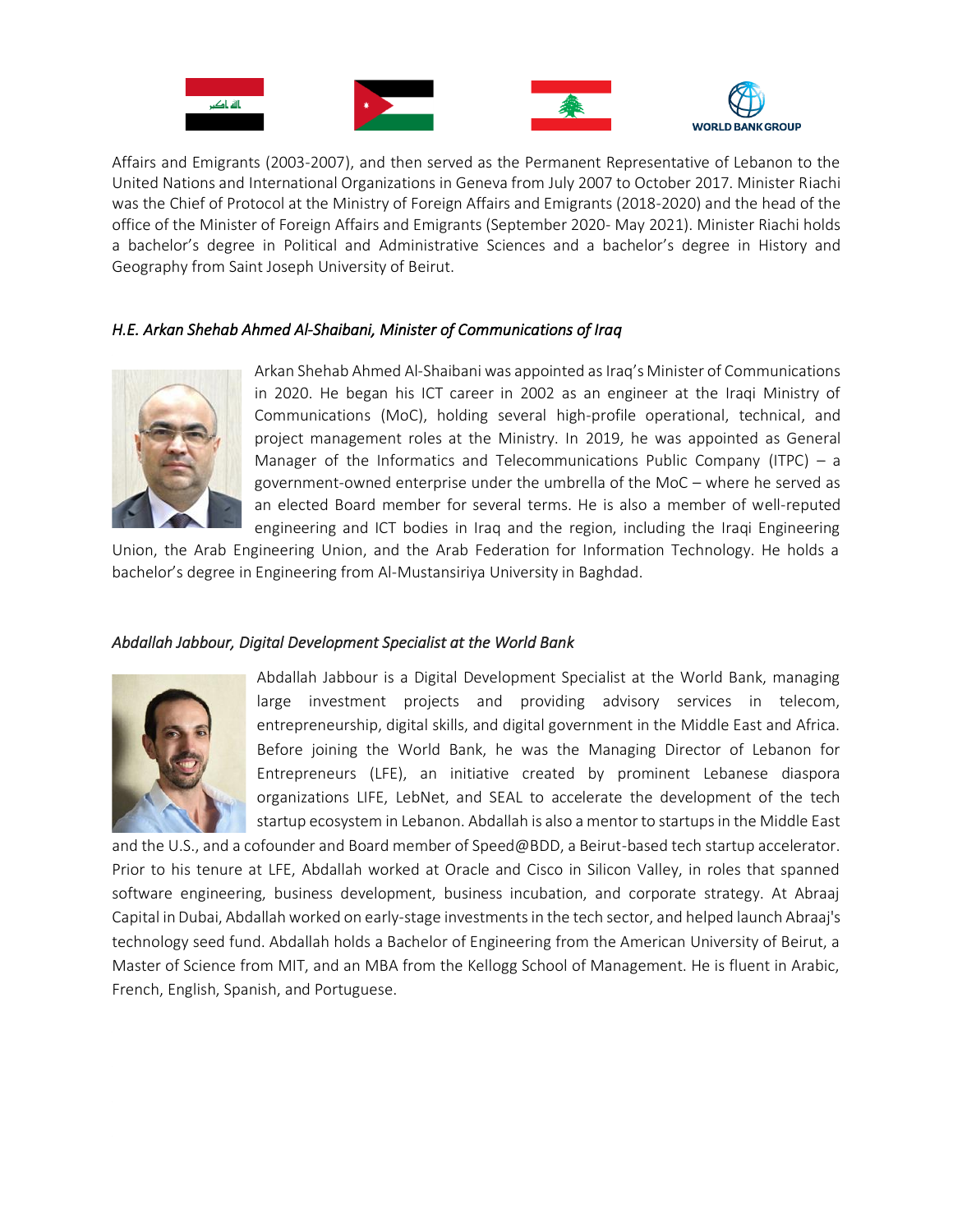







### *Brendan Press, Chief Commercial Officer at Gulf Bridge International*



Brendan has over 20 years of professional experience in sales, business development, marketing, customer experience, and the development and implementation of new strategy and business plans. He also has vast experience in leading teams to achieve exceptional results. He has previously held various senior management roles in the sales, product development, and marketing functions in the telecommunications industry. Prior to joining Gulf Bridge International, he was the Global Lead Director for Orange Business Services in the United Kingdom. Prior

to that, he was Vice President for UAE Global Services and Vice President of the Multinational Corporations Group at Etisalat in the UAE.

#### *Nermine El-Saadany, Regional Vice President for the Middle East at the Internet Society*



Nermine El Saadany joined the Internet Society (ISOC) in August 2018 and serves as Regional Vice President for the Middle East. Prior to ISOC, she was the Undersecretary for International Relations at the Egyptian Ministry of Communications and Information Technology. Nermine has around 25 years of experience in internet policy, political economy research, international and regional affairs, and international organizations' relations (United Nations and European Union), and information and communications technology (ICT) diplomacy. She is a

seasoned bilateral and multilateral negotiator, and a specialist in the design and implementation of ICT development projects and events. Nermine holds a Master of Economics from the American University of Cairo and is on the Board of the Diplo Foundation. She is based in Cairo.

#### *Kamal Shehadi, Chief Strategy Officer at Etisalat International*



Dr. Kamal S. Shehadi is Etisalat International's Chief Strategy Officer. Kamal leads Etisalat International's strategy, portfolio management, and regulatory teams. From 2013 until 2021, he was the Chief Legal and Regulatory Officer of Etisalat International. Kamal chaired GSMA's Chief Policy and Regulatory Officers' Group (2014-2016) and the ITU's Global Industry Leaders' Forum and the Global Symposium for Regulators in 2009.

Kamal is a Director on the Supervisory Board of Maroc Telecom, a company listed on the Euronext and Casablanca stock markets. He is also the chairman of Atlantique Telecom, a wholly owned subsidiary of Etisalat Group; a member of the investment committee of Dubai Angel Investors; and a member of the Advisory Board of RMC Group, a US\$2.5 billion fund that invests in office real estate in North America.

Prior to joining Etisalat Group in 2010, Kamal was the Chairman and Chief Executive Officer of the Telecommunications Regulatory Authority of the Republic of Lebanon (2007-2010). Before that (2000- 2007), he was Managing Director of Connexus Consulting, which he established as the leading consultancy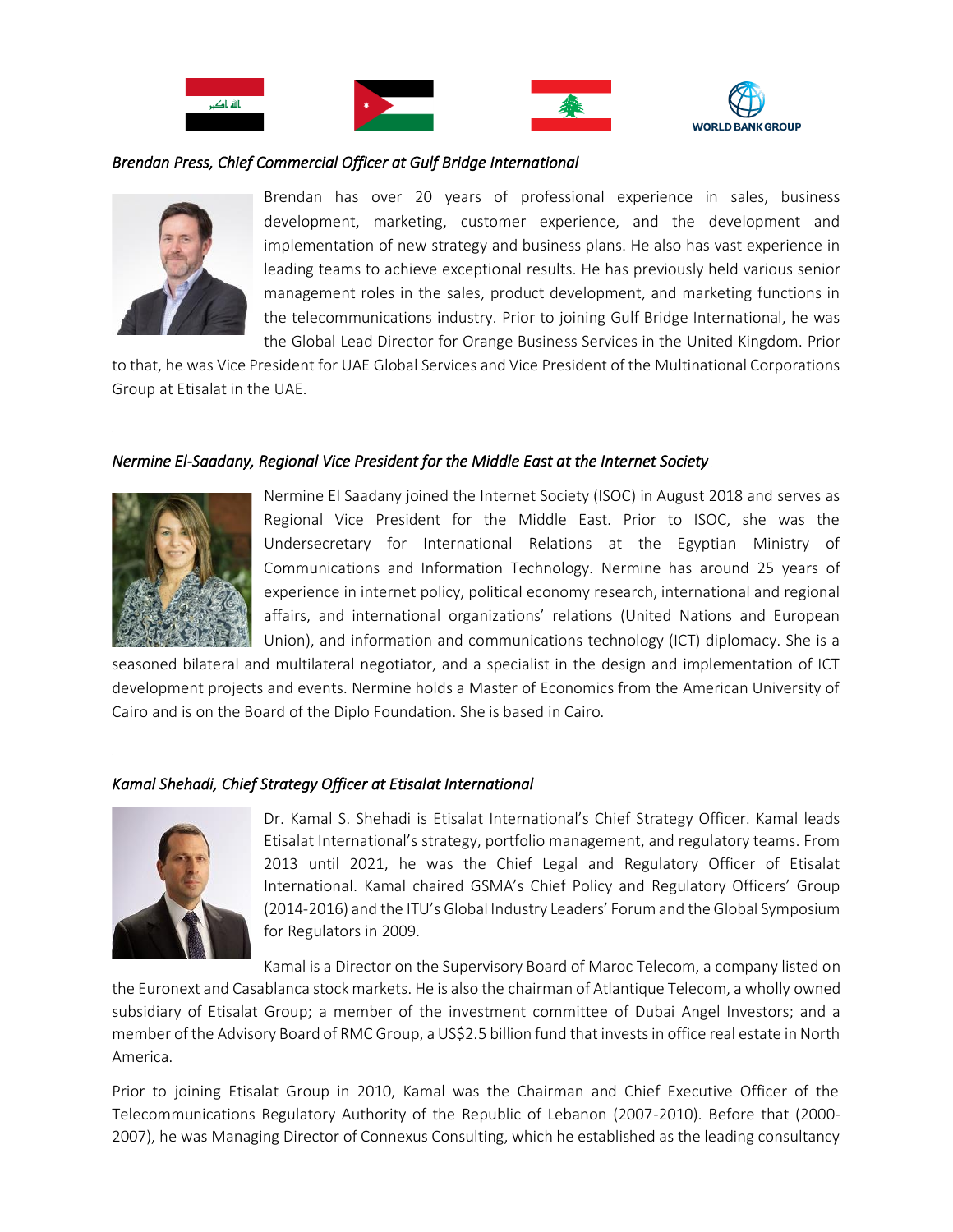

in telecom policy and regulation in the Middle East and North Africa. He advised governments, regulatory authorities, telecom operators, and investors in Morocco, Algeria, Libya, Egypt, Jordan, Lebanon, Kuwait, Saudi Arabia, Bahrain, as well as the World Bank and the European Commission.

Kamal has a B.A. with honors (A.B. *cum laude*) in economics from Harvard University (1986) and a PhD in international political economy from Columbia University (1994). He has published widely on private participation in infrastructure, telecommunications, regulation, public finance, and other public policy issues.

### *Bharat Vagadia, Senior Director of Regulatory Affairs at Ooredoo*



Dr. Bharat Vagadia joined the Ooredoo Group in 2017 as Senior Director of Regulatory Affairs, with oversight of ten operations across the Middle East, North Africa, and South Asia. Prior to joining the group, he was with Ooredoo Qatar. He brings more than twenty-five years of experience in technology, media, and telecom (TMT) policy, regulation, and strategy, and a wealth of experience as a management consultant, having advised more than fifty clients in more than twenty-five countries, across Europe, the Middle East, Africa, and Asia. His clients include governments, regulatory authorities, multinationals, high-growth start-ups, and investment funds.

During his career, he has advised governments and regulators on sector liberalization, supported the creation of independent regulatory authorities, and developed licensing frameworks and regulatory policies that foster competition and long-term consumer welfare. On the operator side he has led the implementation of government initiatives, advocated for fair, transparent, and proportionate regulations, and has been instrumental in developing regulatory strategies and organizational responses to digital disruption and changes to the ecosystem.

He is the author of four books, the latest being Digital Disruption: Implications and Opportunities for Economies, Society, Policy Makers and Business Leaders. He has taught and mentored executives at leading business schools, including HEC Paris. He holds a PhD, MBA, LLM, B-Eng, and DipM. He sits on the board of Ooredoo Myanmar, and is chair of the GSM Association's AsiaPac policy group, and a member of the MENA policy group.

#### *Carlo Maria Rossotto, Principal Investment Officer at the International Finance Corporation*



Carlo Maria Rossotto joined IFC as Principal Investment Officer, Global Lead Upstream TMT in December 2019, after a long career at the World Bank and in the private sector. At the World Bank, he served as Global Lead for Digital Infrastructure and led the digital economy window of the Digital Development Partnership, bringing together governments and leading technology firms to foster digital development. He also was responsible for lending and technical assistance operations that removed entry barriers and enabled private investment in multiple

regions. These included high profile privatizations, issuing of competitive licenses, and fostering regulatory reform and competition. Before joining the World Bank, Carlo worked on project finance at the Inter-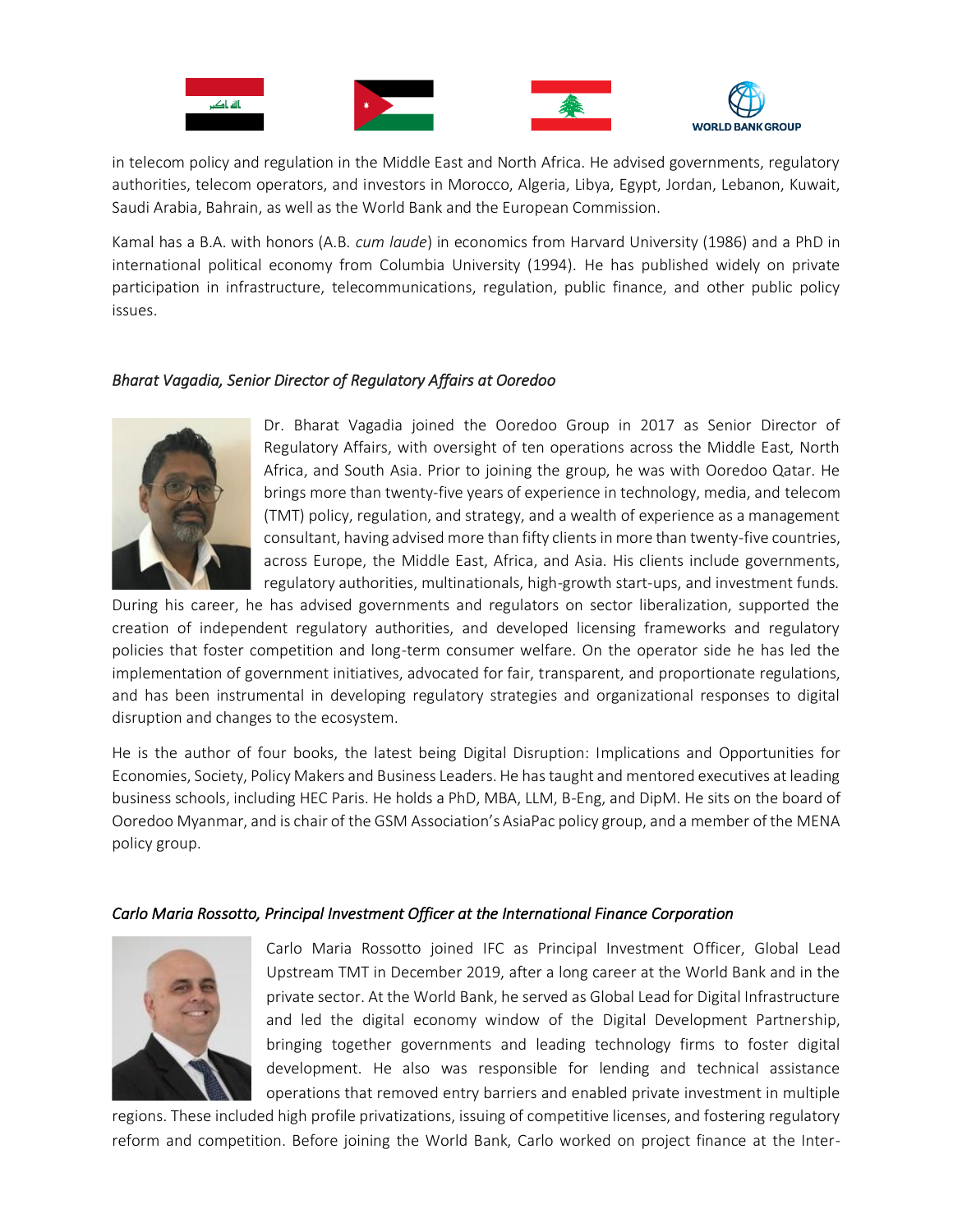







American Development Bank and in management consulting. He holds post-graduate degrees in Economics and Business Administration from Bocconi University in Milan, and in Financial and Commercial Regulation from The London School of Economics. Carlo is a Chartered Financial Analyst (CFA). He speaks Italian, English, French and some Spanish and Arabic.

## *Duha Abdulkareem Alatta, Director General of the Payments Department at the Central Bank of Iraq*



Dhuha Abdulkareem Alatta holds extensive regional and global experience in the design and implementation of strategic roadmaps for innovation and technology toward inclusive payment and financial ecosystems. Alatta joined the Central Bank of Iraq (CBI) in 1993, where she has since held several strategic and leadership positions. Since 2018, she has served as Director General of the Payments Department and Executive Director of the Payments Council. In this role, she has been representing CBI in high-profile collaboration initiatives and events both in and outside of Iraq, and she has earned her seat as a member of the Arab Committee for Payment and

Settlement Systems (ACPSS) under the Arab Monetary Fund.

Alatta was awarded the 'Central Banker of the Year Levant' title by MasterCard in 2018, and she received the 'Anticorruption Champions Award' by the United States Department of State in 2021 – an accolade reserved for only 12 honorees around the world. In 2021, she joined the cohort of the Leadership and Diversity Program by the Women's World Banking (WWB), and the Alliance for Financial Inclusion (AFI) in partnership with Oxford University's Saïd Business School.

Alatta holds a bachelor's degree in Management and Economics from the University of Baghdad.

## *Stéphane Abichaker, Financial Advisor and Cryptoassets Specialist*



Stéphane Abichaker has over 18 years of experience in finance and banking, with an emphasis on cryptocurrencies, investment banking and advisory.

Stéphane is a Certified Bitcoin Professional, a certification delivered by the CryptoCurrency Certification Consortium (C4). He is a prolific writer in the field, having signed several articles about bitcoin, cryptocurrencies, and blockchain. His articles include a discussion paper on central banks and blockchain, a hot subject in the field today. He has given numerous talks and interviews and participated in

several conferences at universities and corporations.

Stéphane privately advises high-net-worth individuals and family offices on investing in the crypto space. During his banking career between 2007 and 2018, Stéphane executed diverse investment banking mandates in the MENA region as part of BLOM Bank and then SHORE Advisory, and lately as an independent financial advisor. The mandates spanned different sectors including real estate, retail, financial services, tourism, contracting, healthcare, and technology. Prior to that, Stéphane worked in internal audit at Société Générale from 2003 to 2007, where he conducted general and specialized audit missions. Stéphane started his banking career at BNP Paribas in Paris in the debt capital markets division.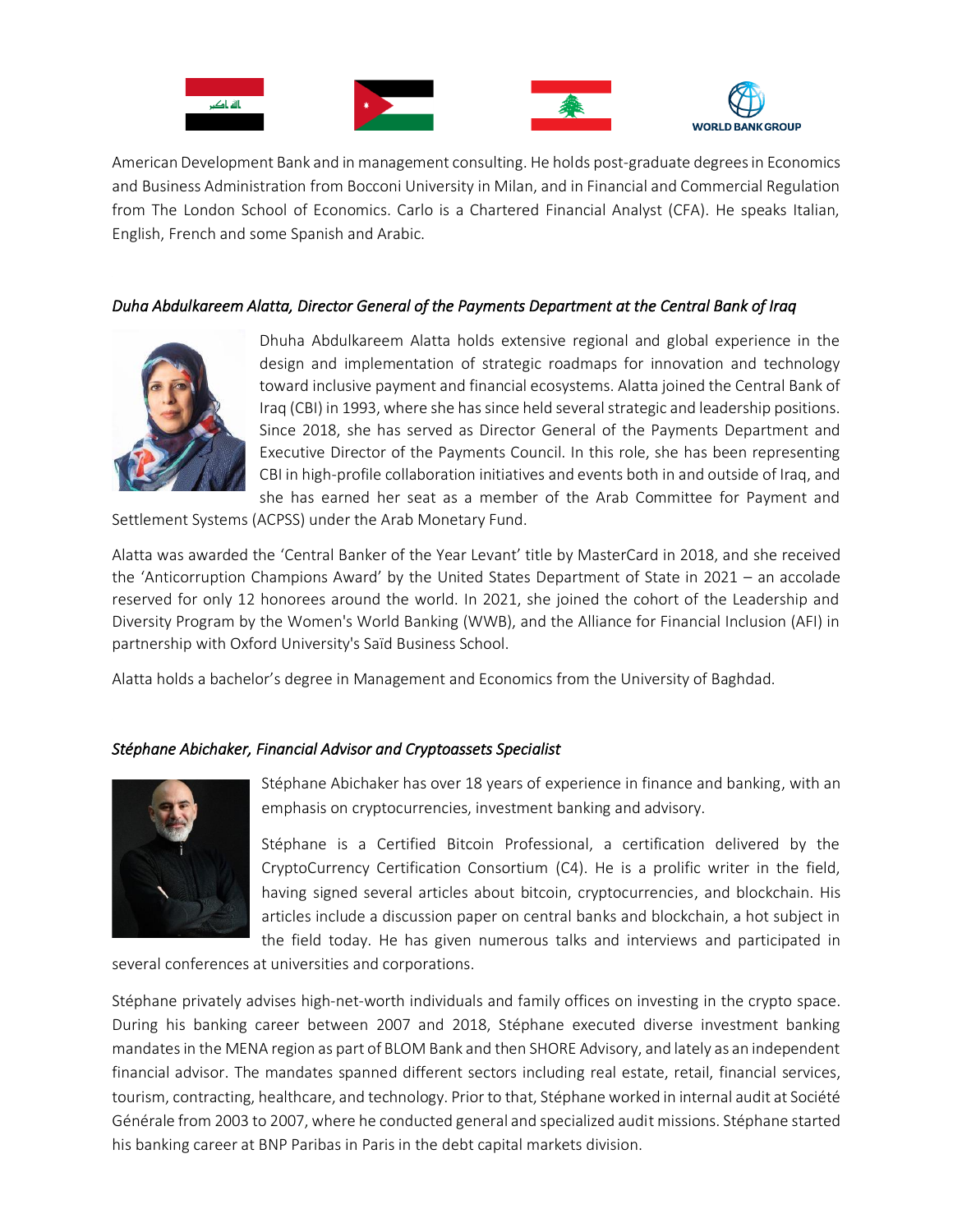





In parallel to his banking career, Stéphane taught finance, strategy, research methodology and statistics at Saint-Joseph University in Beirut, Lebanon. He holds professional accreditations from the Chartered Institute for Securities & Investment (CISI) in London, and a BS in Economics from Saint-Joseph University. He attended ESSEC business school in Paris, France.

### *Maha Bahou, Chief Executive Officer at Jordan Payments and Clearing Company (JoPACC)*



Maha Bahou has served as the CEO of JoPACC since June 2018. The company is mandated with enhancing and promoting digital payments in Jordan and is the operator of several payment systems in the country. Prior to joining JoPACC, Bahou worked at the Central Bank of Jordan for 30 years, where she held a strategic leadership role as the Executive Manager of the Payment Systems, Domestic Banking Operations and Financial Inclusion Department for seven years. Bahou has a wealth of consultancy experience in the Libyan market and is currently a lecturer at the University of Jordan and a trainer at well-reputed local and international

organizations, including Philadelphia Consulting, the Institute of Banking Studies, the Central Bank of Jordan, and several NGOs.

Bahou holds a master's degree in Banking and Finance and a bachelor's degree in Economics and Business Administration, in addition to a Leadership and Strategic Management certificate from The Royal Military Academy of Sandhurst, UK. In 2016, she was honored by King Abdullah II with the Distinguished Government Leader Award.

She currently sits on the Board of several local and international organizations and institutions, including Ethmar for Islamic Microfinance, Innovative Startups and SMEs Fund (ISSF), the World Bank's Consultative Group to Assist the Poor (CGAP), the Interledger Foundation in Luxemburg, and the Global Action Network on Forced Displacement. She is also the chairwoman of the Jordan Post Company.

#### *Elie Nasr, Cofounder of FOO*



Elie Nasr is a growth-focused entrepreneur and a digital enthusiast. He is the cofounder of FOO, a business-to-business fintech company that has set the benchmark for mobile wallets and payments in the MENA region. Elie's professional track record includes management consulting at Accenture in Munich, Germany, as well as managing multinational projects at BMW. He has had significant exposure to fintech, and he has contributed to building and investing in several disruptive tech startups.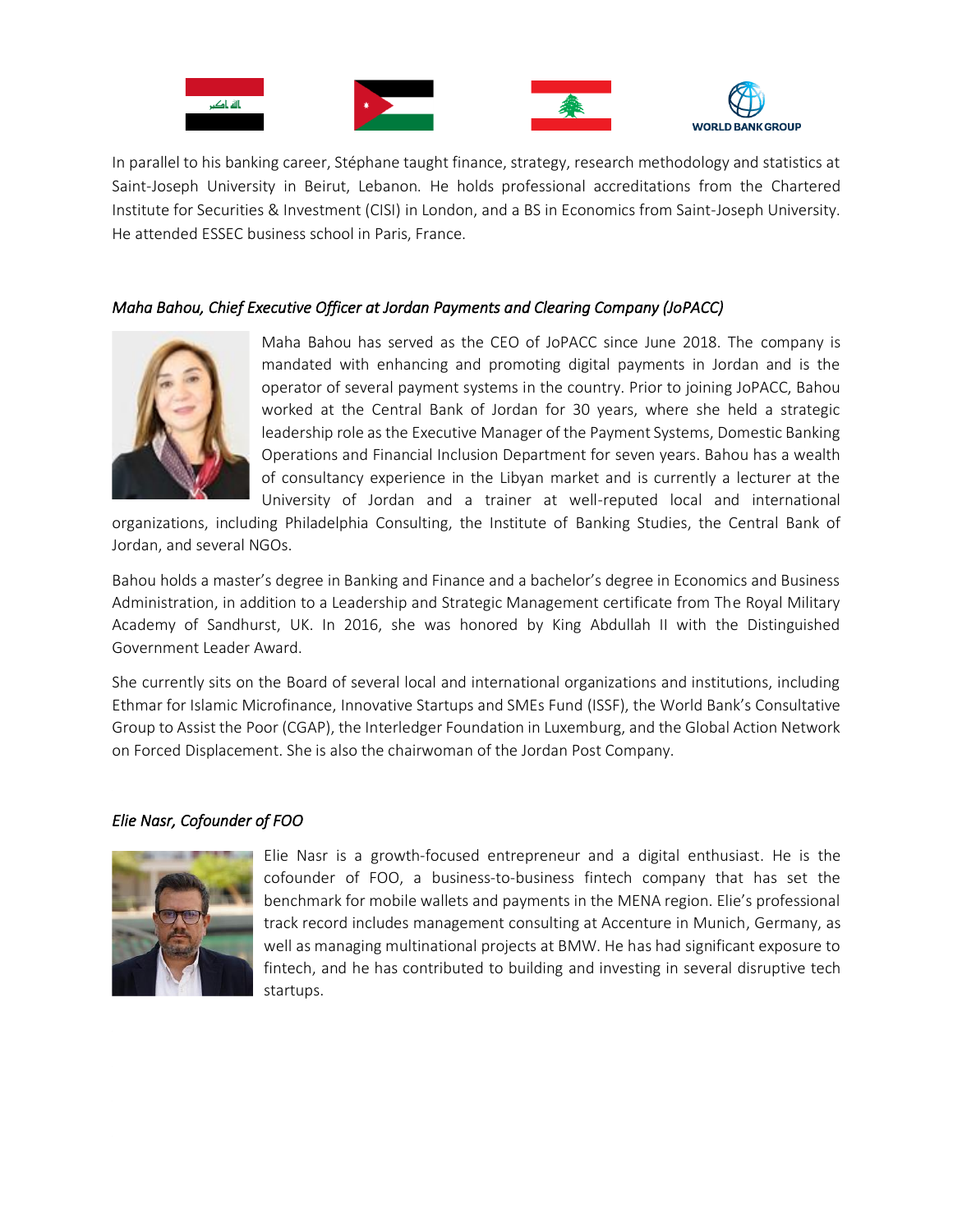

## *Nadine Chehade, Senior Financial Sector Specialist at the World Bank Group and CGAP representative in the Arab world*



Nadine Chehade is a Senior Financial Sector Specialist at the World Bank Group and a representative of the Consultative Group to Assist the Poor (CGAP) in the Arab world. She works to deepen CGAP's engagement in the region, collaborating with regulators, policymakers, donors, investors, regional associations, and businesses, with the overarching goal of advancing financial inclusion. She has led CGAP's global work on financial services in humanitarian crises and now focuses on fragile countries. Her work includes regulatory frameworks for financial sector

development, cash transfers, innovation through fintech solutions, postal financial inclusion, and microfinance. She joined CGAP in 2012, bringing ten years of experience in investment banking, management consulting, and rating. Nadine holds an MBA from ESSEC in France, and she teaches at the Saint-Joseph University in Beirut. She is fluent in Arabic, English, French, and conversational in Spanish.

#### *Yousef Hamidaddin, Vice Chairman, Managing Partner and Agri Fund Manager at Venture X*



Yousef Hamidaddin has focused over the past nine years on building and deploying a regional strategy for exponential and inclusive growth in MENA economies, and he has worked on developing innovative funds to deliver solutions that position the region as an "open lab" - a term he coined for early adoption that can take solutions globally. An advocate for innovation and the importance of accelerators to position MENA as a catalyst for innovative growth, he developed and introduced themebased accelerators and humanitarian accelerator models that target stressed Arab

economies. Most recently, he created a framework for the launch of 15 accelerators with Jordan's Ministry of Digital Economy and Entrepreneurship. He has also launched, and currently is a Board Member of HASSAD, a business acceleration program designed for the next generation of Jordanian agritech and agrifood startups.

Yousef worked as an advisor to the World Bank and the Innovative Startups and SMEs Fund (ISSF), a private sector-managed USD98 million fund that invests in innovative, early-stage Jordanian startups. During his tenure as Board member of Jordan's ICT Advisory Council (ICTAC) and of the Information and Communications Technology Association of Jordan (Int@j), he worked on promoting and advancing the Jordanian software and IT services industry globally.

Yousef has worked on the ICT plan for Jordan as part of the Technology and Innovation Cluster Committee under the Jordanian Ministry of Planning and International Cooperation, and as an appointed executive in Jordan's Digital Economy Action Plan (REACH2025). He was also appointed Chairman of the Innovative Solutions Board, an initiative by the Foundation of HRH the Crown Prince of Jordan, and was the CEO of Oasis500, a Jordan-based regional accelerator.

An advisor and frequent speaker on innovation and entrepreneurship, Yousef enjoys curating photo exhibitions and collecting photos on his region. He holds a BA in Economics and Quantitative Math from King Saud University.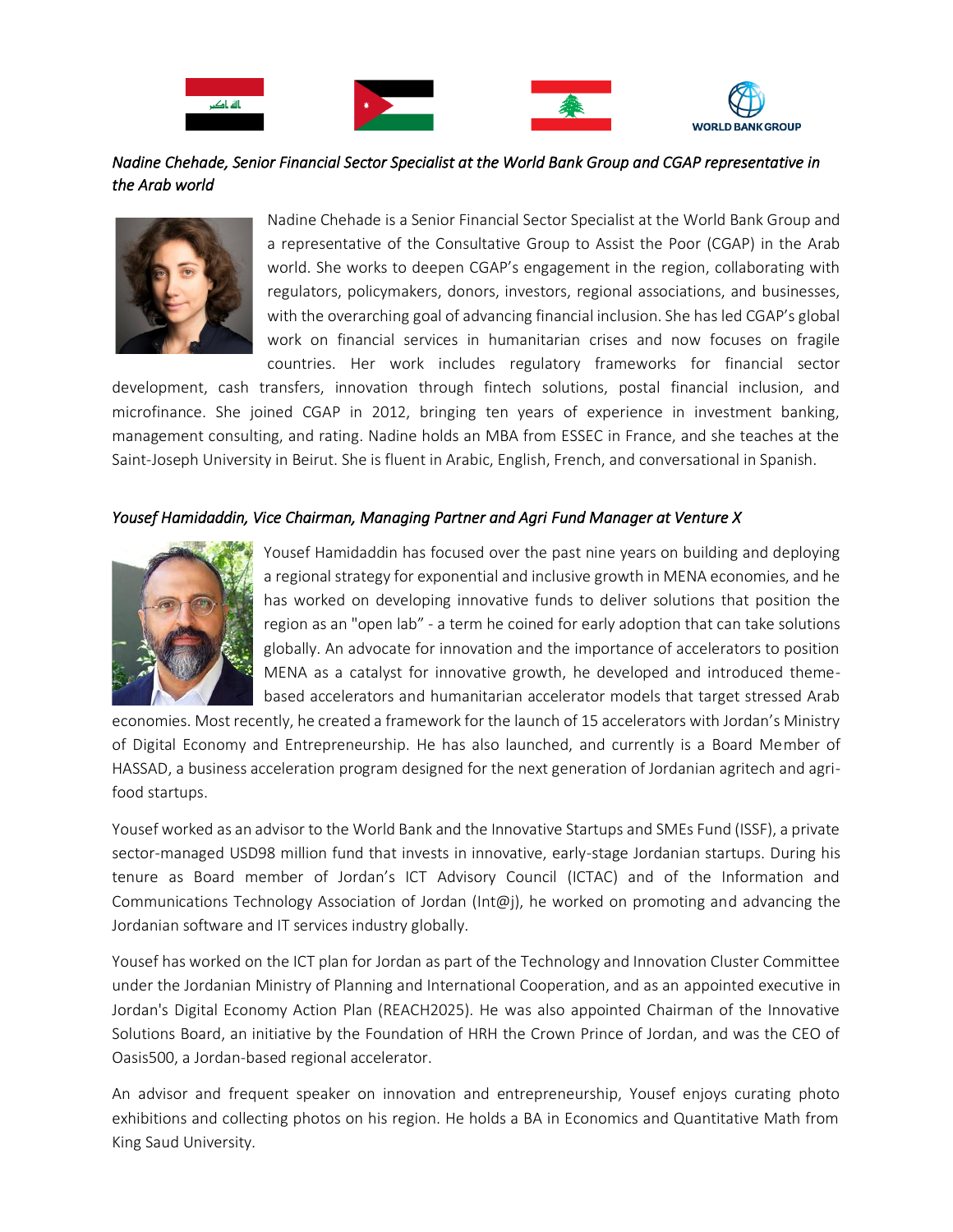

## *Rabi Mohtar, Professor of Biological and Agricultural Engineering at Texas A&M University*



Dr. Rabi Mohtar is Professor of Biological and Agricultural Engineering at the Zachry Department of Civil and Environmental Engineering at Texas A&M University, and was most recently Adjunct Professor and Dean of the Faculty of Agricultural and Food Sciences at the American University of Beirut. He has expertise in the interrelationships of water, energy, food, and the health nexus, and has developed quantitative tools to assess sustainable resource allocation and trade-offs and to empower dialogue between stakeholders, policymakers and science to ensure the long-term resilience and sustainable management of resources. He has also been

working on soil and water processes, modeling and characterization and the long-term impact of alternative water sources on soil and water processes.

## *Reem Nejdawi, Director of Food and Environmental Policy at the United Nations Economic and Social Commission for Western Asia (ESCWA)*



Mrs. Reem Nejdawi has been working for the United Nations Economic and Social Commission for Western Asia (ESCWA) since 2011, currently serving as Chief of the Food and Environment Policies section in Beirut, Lebanon. She has also worked as the Executive Director of the ESCWA Technology Center, in Amman, Jordan. She has over twenty years of professional development experience in the Arab region, covering issues related to policy design, implementation, and monitoring of developmental programs and projects. She has worked extensively in the fields of

food security, agriculture, environment, rural and women development and SME/microfinance programs, with a special emphasis on resource efficiency in the Arab Region.

She has co-authored reports, publications, and articles on various development issues, including food security, sustainable development, and the environment in Arab countries.

Prior to joining ESCWA, she held various positions with NGOs that focus on Jordanian women issues, as well as with regional social businesses in areas related to small business services, rural development, and gender issues. She holds a master's degree in international trade from Eastern Michigan University, USA.

#### *Hadi Fathallah, Agricultural and Food Policy Specialist at the World Bank*



Hadi Fathallah is a food policy specialist at the World Bank. He is also a lecturer on the economics of natural resources at the Beirut Arab University and a visiting lecturer on strategic negotiations and political economy at IFP School Paris. Previously, Hadi was an economist for the Food and Agriculture Organization of the United Nations (FAO) Regional Office for the Near East and North Africa. He has consulted for various international organizations, including the World Bank, World Food Programme (WFP), the International Fund for Agricultural Development (IFAD), the UN Department of Economic and Social Affairs, and the Cornell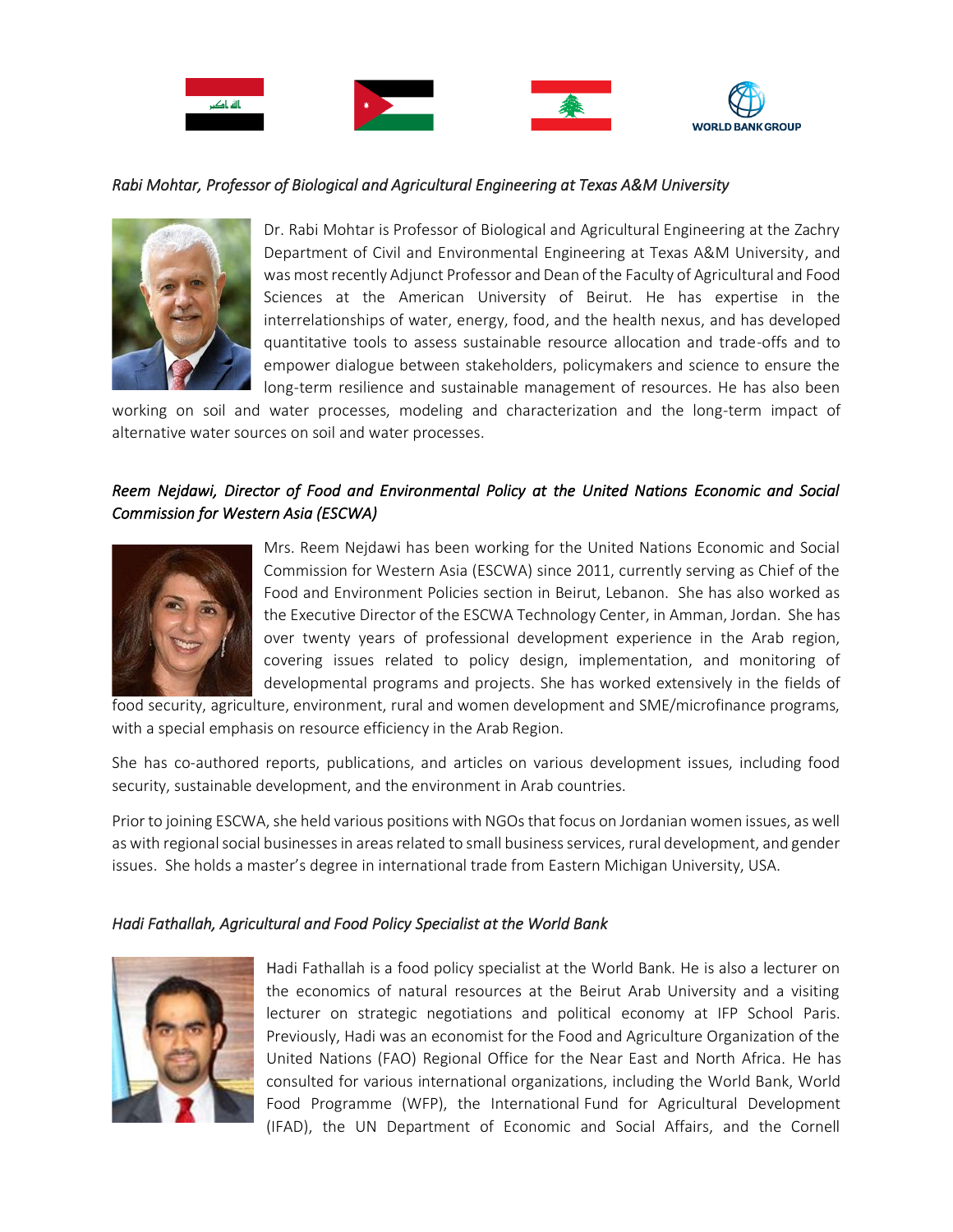

International Institute for Food, Agriculture and Development (CIIFAD), in addition to government and private corporateions where was consulted consulting in energy, engineering, and strategic management. He holds a Master of Public Administration (MPA) in International Development from Cornell University; and a Bachelors of Electrical and Computer Engineering from the American University of Beirut (AUB).

## *Marcello Bonatto, Cofounder and Chief Executive Officer of Re:Coded*



Marcello is the cofounder and co-CEO of Re:Coded, where he leads strategy, impact and growth. Marcello's deep curiosity about leadership and innovation in the social sector have led him to work with a variety of organizations, from government to social enterprises, with a focus on education. He has also previously cofounded two social businesses at the intersection of education, conflict, and technology. Prior to Re:Coded, Marcello worked on human rights and peacebuilding programs in Myanmar, Bosnia, Colombia, and West Africa. Marcello is a 2021 eLab Workforce Fellow at Columbia University, where he received his Master of International Affairs in 2015.

#### *Aashi Gupta, Regional Program Manager for the Middle East and Africa at Microsoft Philanthropies*



Aashi Gupta is a Regional Program Manager for the Middle East and Africa at Microsoft Philanthropies. She has extensive experience in the development sector, having worked both at the grassroots and macro levels in India, the Middle East, and Africa. A law school graduate with a Masters in Management from the University of Edinburgh, Aashi worked on the community engagement, holistic development, and education of 70 students in an under-resourced government school located in a lowincome neighborhood of Delhi, India as part of her fellowship at Teach for India (part

of the Teach for All network). She briefly worked with the Kashmir state government to diagnose the main deterrents to access to quality education for children. In her role as a CSR professional, she focuses on the skilling and employability of underserved communities in partnership with various stakeholders. She is passionate about driving impact and is a solution-oriented individual with a zest for continuous learning.

#### *Marianne Bitar Karam, Founder and Managing Director of B.O.T/Country Director of DOT Lebanon*



Marianne is B.O.T's founder and Managing Director, where she leads on international business growth, strategic implementation and strategic partnership development. In addition to her role as B.O.T's Director, Marianne is DOT Lebanon's Country Director and DOT Global's Director of Operations for the MENA Region. Marianne has extensive experience in NGO management and relief and development project implementation, and she is an expert on issues related to vulnerable communities in Lebanon. Prior to founding B.O.T, Marianne managed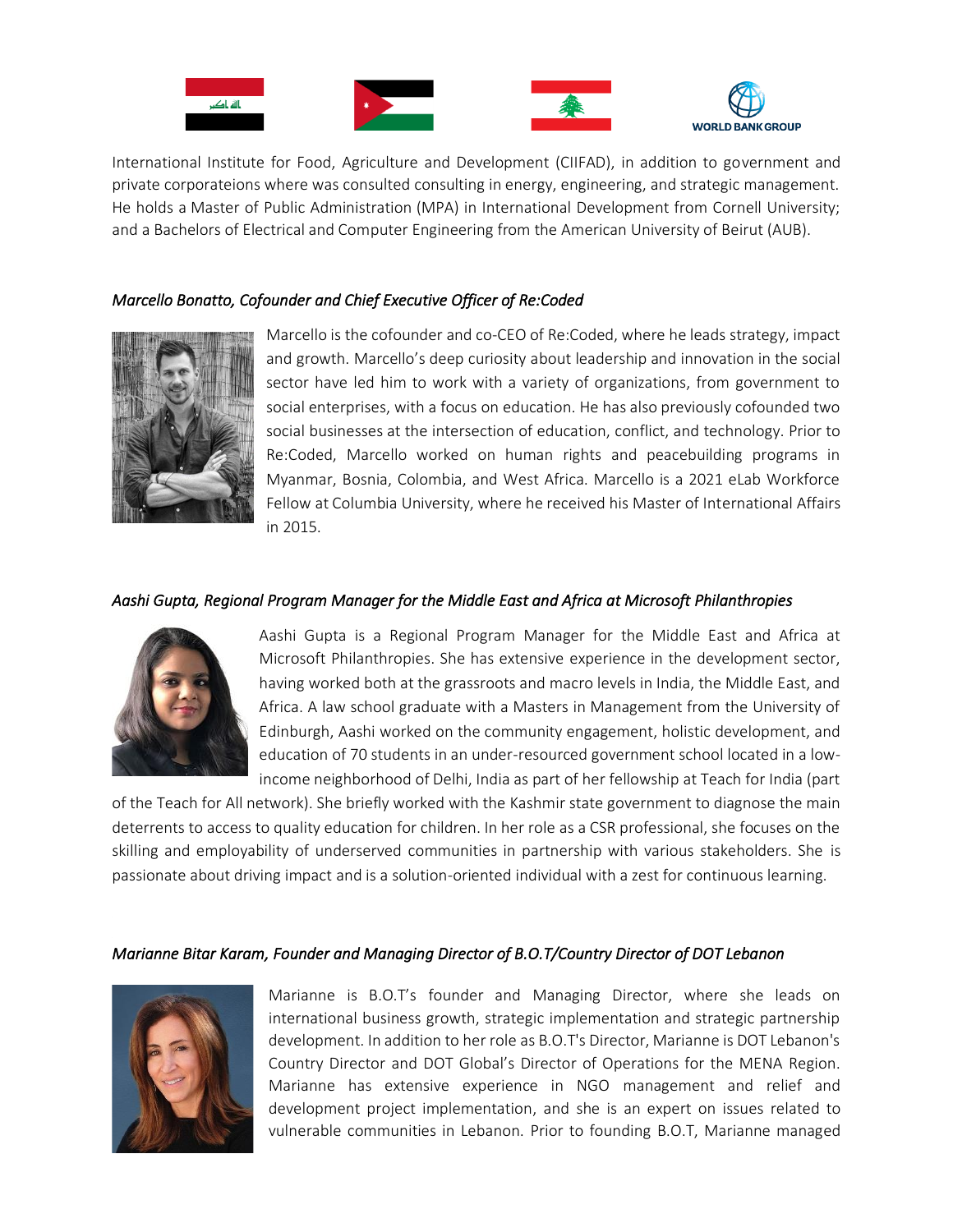

operations at World Vision International and established their refugee program, building a wide network of Lebanese and international civil society organizations that she engaged in coordination, partnership, and fundraising. Marianne has made it her personal mission to create activities that help close the gender divide in the digital world. A true believer in the butterfly effect, Marianne took the TEDx stage to talk about this issue and how she was able to connect the dots in her life and her network. Marianne holds a Bachelor of Agricultural Engineering from the American University of Beirut, a Master of Science in Food Science from McGill University in Canada, and a Master of Business Administration from Saint Joseph University/Paris Dauphine.

## *Zeina Saab, Cofounder of SE Factory*



Zeina Saab is the Founder and Director of The Nawaya Network, an NGO based in Lebanon that develops the income-generating skills of marginalized youth through entrepreneurship, employability, and economic development programs. Nawaya has so far supported more than 7,000 young people across Lebanon since 2016. Zeina is also the co-founder of SE Factory, a social enterprise that develops the coding skills of low-income youth and helps them find employment in Lebanon. The program has a 90% employment success rate. She has worked as a consultant with the UN, USAID, and the EU on gender and youth empowerment in Lebanon and New

York. Zeina is Lebanese American, and received her B.A. in International Studies from UC San Diego in 2006, and her Masters in City Planning from MIT in 2009.

## *Shireen Yacoub, Chief Executive Officer at Edraak*



As the Chief Executive Officer of Edraak, Shireen has the honor of leading the inspiring team behind the Arab world's leading open online learning platform serving more than 5 million learners. Launched by Her Majesty Queen Rania Al Abdullah in 2014, Edraak provides free, high-quality online education to Arabic speakers of all ages across the MENA region, including disadvantaged youth in Gaza, Syria, Yemen, and Iraq. Shireen is a catalyst for education reform and the creation of digital Arabic open educational resources (OERs). Shireen is currently completing

her master's degree at the Harvard Graduate School of Education (HGSE), specializing in Innovation and Education Technology. Her research and work are focused on leveraging online learning for skilling and upskilling rapidly and at scale.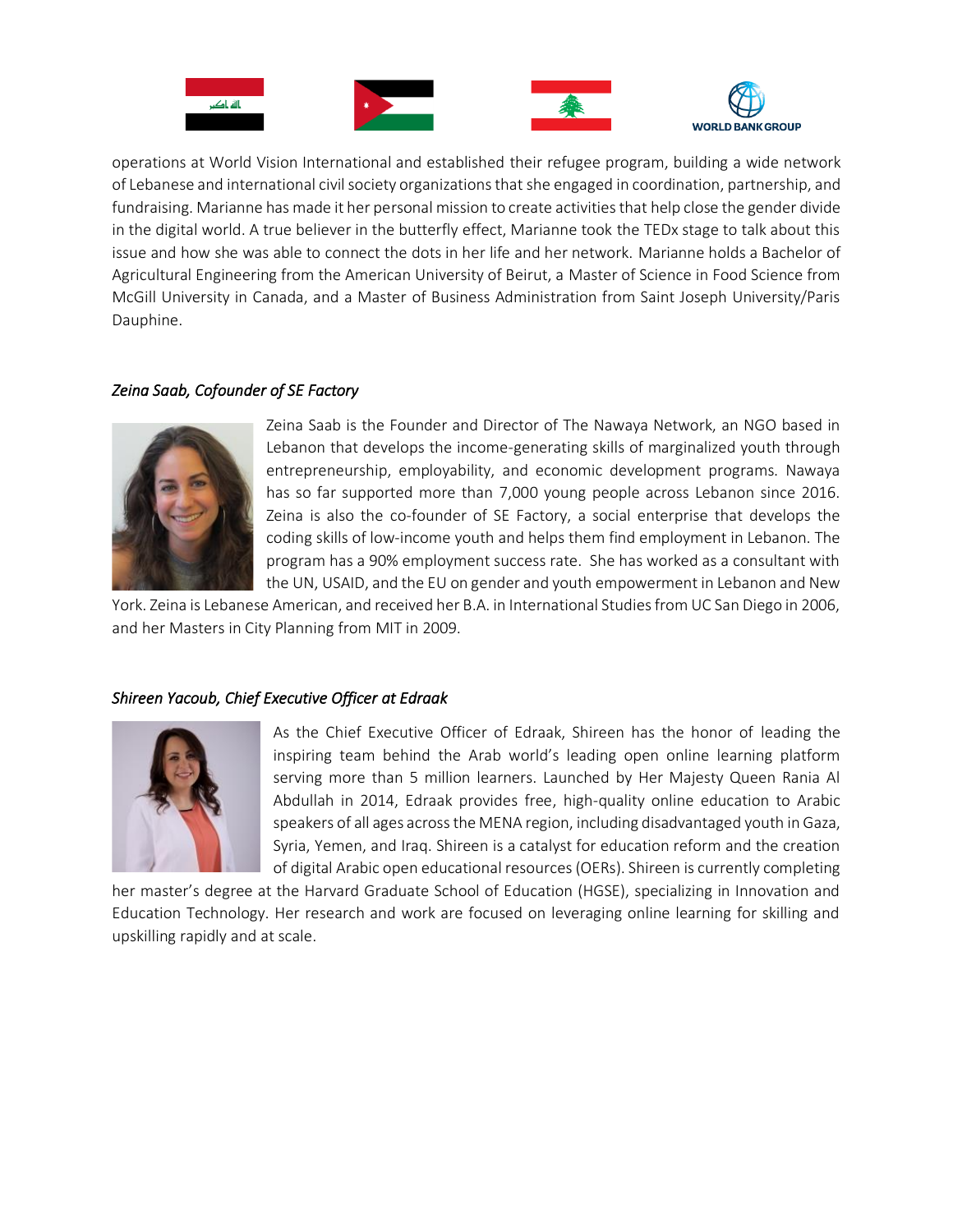







#### *Angela Elzir Assy, Labor Market Specialist at the World Bank*



Angela Elzir joined the World Bank in 2010 as a Research Analyst in the Social Protection and Labor department based in Lebanon. In 2015, she joined the World Bank's Jobs Group in Washington DC as a Junior Professional Associate, then in 2017 she moved back to the World Bank's country office in Lebanon as a Labor Market Specialist, the position she currently holds. Angela has worked on a range of operational and analytical projects focusing mainly on the areas of jobs and employment. She is currently leading a regional digital skilling initiative in Mashreq as well as a women's economic empowerment project in Lebanon. Angela holds

a Master's degree in Development Studies from the School of Oriental and African Studies (SOAS), University of London, and a Bachelor's degree in Economics from the American University of Beirut (AUB).

#### *Carole Alsharabati, Professor at St. Joseph's University and Research Director at Siren Associates*



Dr. Carole Alsharabati is the Research Director of Siren Associates, with 25 years of professional experience in consulting, technology, research, teaching, communication, and management. She is currently leading an organizational development project with the Lebanese Central Inspection, as well as the digital expansion of the IMPACT open-data platform. She has also supported Lebanon's Internal Security Forces since 2012 to drive change and transformation through analysis and automation. Her broad experience spans security-sector reform,

governance, human rights, research, and ICT. She is the former Director of the Political Science Institute at Saint Joseph's University, where she currently teaches various political science and quantitative methods courses. She is a cofounder of CME, a leading multinational technology firm with more than 300 engineers in Lebanon and abroad, and a founding member of Sakker el Dekkene, an anti-corruption NGO. She combines scientific rigor with activism, innovation, and entrepreneurship.

# *Nibal Idlebi, Chief of Innovation at the United Nations Economic and Social Commission for Western Asia (ESCWA)*



Dr. Nibal Idlebi is a senior policy expert in digital transformation, innovation, and technology for sustainable development and an advocate for digital and open governments. She has extensive experience in policymaking and strategy development for the advancement of knowledge-based economies and societies, digital government transformation, innovation, and tech entrepreneurship support in the Arab countries. Throughout her career, Idlebi has led several regional initiatives for the promotion of digital Arabic content, cyber legislation, cybersafety, and cybersecurity, as well as knowledge and information exchange in this space

across the Arab region. She is currently leading ESCWA's Fostering Open Government in the Arab Region initiative and the ESCWA Digital Arabic Content Award. In tandem, Idlebi remains heavily involved in several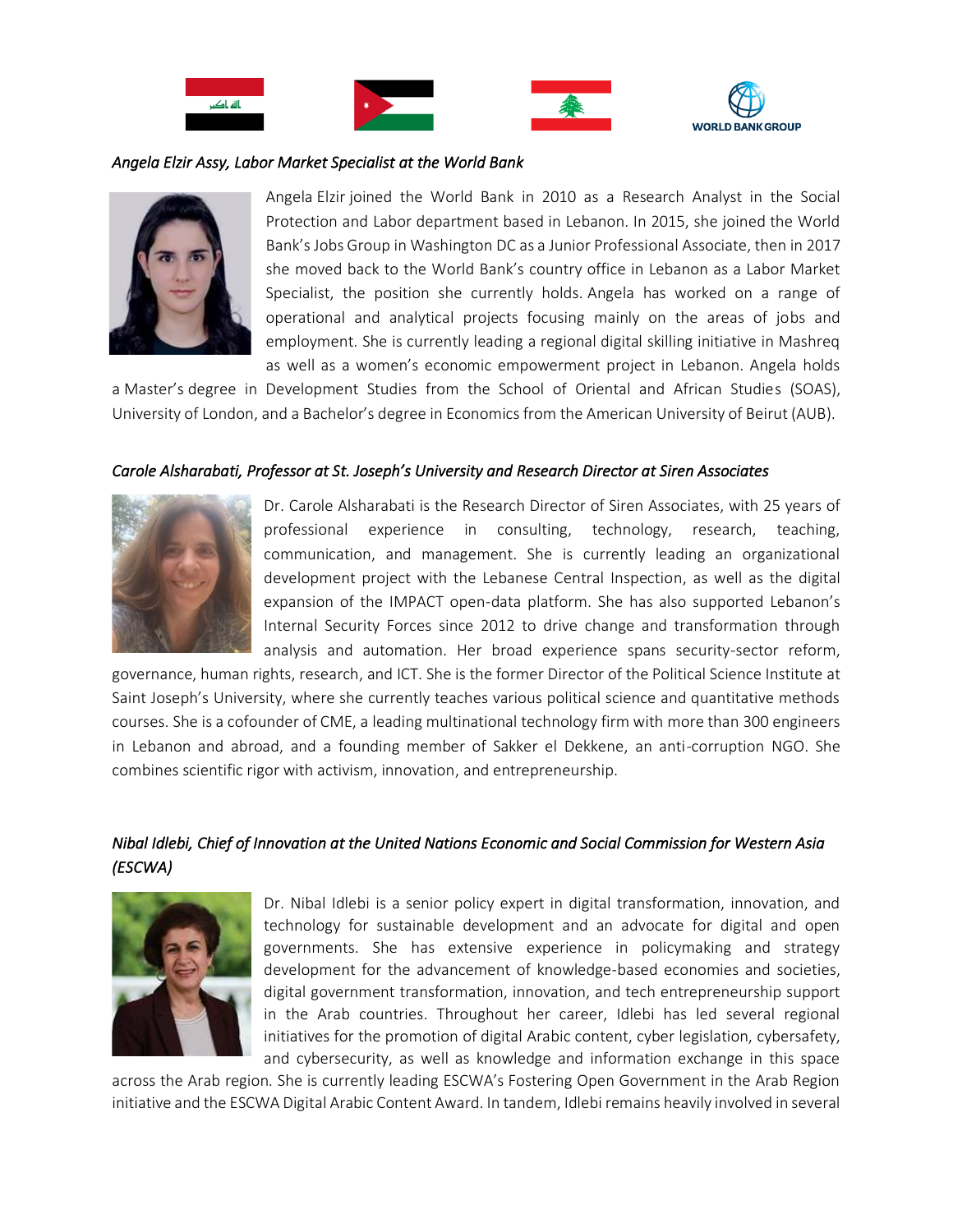

initiatives and programs that promote and advocate for technology and innovation in key economic growth sectors and focal areas, such as transport, urbanization, healthcare, and education.

She is also an active member of several international and regional working groups, as well as of regional and international awards for innovation, entrepreneurship, and digital content – including in her role as a jury member in several e-government awards for the Arab region, and as a member of the World Summit Awards and Takreem award juries.

Before joining ESCWA, Idlebi served as deputy Minister of Communication and Technology and Professor of Computer Engineering at the Higher Institute of Applied Science and Technology in Syria. Idlebi holds a bachelor's degree in Computer Engineering and a Ph.D. in Computer Science from France.

## *Aiman Mazahreh, Cofounder and Chief Executive Officer of STS*



Aiman Mazahreh has been active in the Information and Communications Technology (ICT) field since 1981, when he obtained his Bachelor of Science in Electrical Engineering from San Diego State University in the United States. In 1989, after eight years of experience as a computer engineer, Mazahreh co-founded STS – today a leading IT solutions provider in Jordan and the region – which he leads as the Chief Executive Officer. Throughout his career, Mazahreh has been a strong advocate of the ICT sector in Jordan, and is today recognized as an expert and leading authority on technology and its critical role in developing the Jordanian

economy and positioning Jordan as an IT innovation hub.

Mazahreh is a recipient of The Decoration of the First Centennial of the Jordanian State – presented by His Majesty King Abdullah II – in recognition of his contribution to the advancement and progress of the ICT sector in Jordan.

Today, Mazahreh is focusing on STS's digital transformation journey, where he is driving the company's strategy to transform its operational model and structure towards value creation and delivery for stakeholders.

#### *Mohammad Sear, Digital Government and Public Sector Consulting Leader at EY*



Mohammad J Sear is focused on bringing purpose to digital in government. At Ernst & Young (EY), Sear is currently leading the Digital Government practice's efforts across the Middle East and North Africa (MENA). He is also a lecturer on digital government and innovation at the Paris School of International Affairs (Sciences Po). After more than 12 successful years working with trade and business support entities and organizations under the umbrella of the UK government, Sear moved to the private sector and has been for over two decades advising government organizations in the UK, the Middle East, Australasia and South Asia on strategic challenges and opportunities for digital transformation.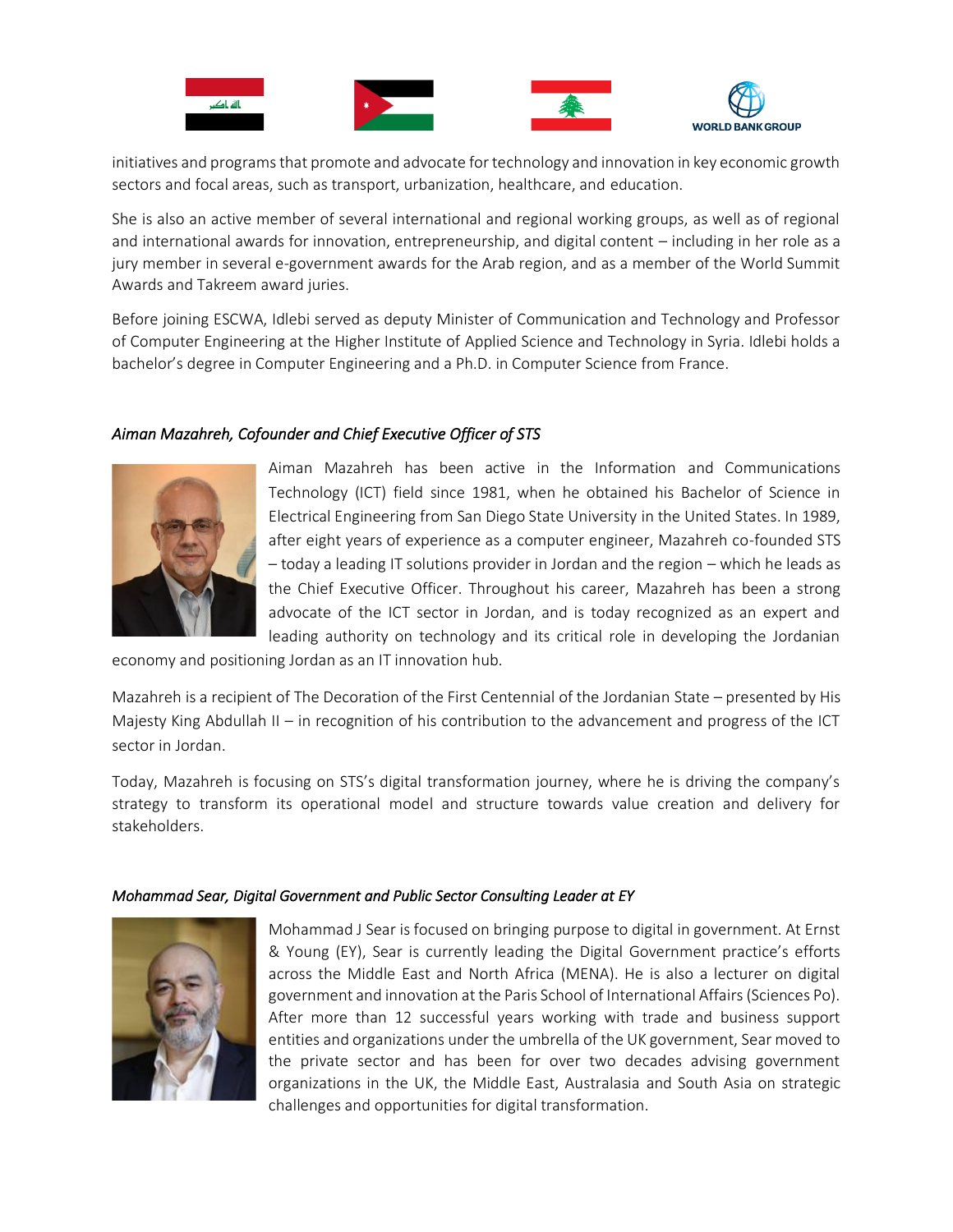

Several thought leadership pieces and reports authored by Sear on digital inclusion, e-government, and citizen centricity have appeared in leading regional and international media outlets, including *Harvard Business Review* ("Digital is Great but Exclusion Isn't – Make Data Work for Driving Better Digital Inclusion"), *MIT Technology Review* ("Holistic Digital Government"), and *Forbes Middle East* ("Want to Make Citizens Happy - Put Experience First").

Sear holds an MBA from the University of Leicester, UK, and pursued leadership training at the Harvard Kennedy School of Government.

### *Ronnie Hammad, Advisor, Equitable Growth, Finance and Institutions at The World Bank*



Ronnie Hammad works in the office of the Vice President for Equitable Growth, Finance, and Institutions at the World Bank. He brings over 30 years of experience engaging senior government, private sector, and civil society officials, implementing ambitious reform programs, and managing complex projects in Europe, Africa, the Middle East, and Asia. Most recently, he served as World Bank Advisor to the Saudi G20, supporting the Ministry of Finance and the G20 Secretariat in preparing to assume the Presidency in 2020. His experience spans a range of sectors from public-

private partnerships in infrastructure to public sector governance.

Ronnie holds an MBA in International Finance from the George Washington University, and he has completed an executive program at the Harvard Kennedy School on managing change in Public Financial Management. Fluent in French and Arabic, Ronnie is a thought leader in organizational change and has partnered with the Rapid Results Institute on the design and implementation of government reform programs worldwide.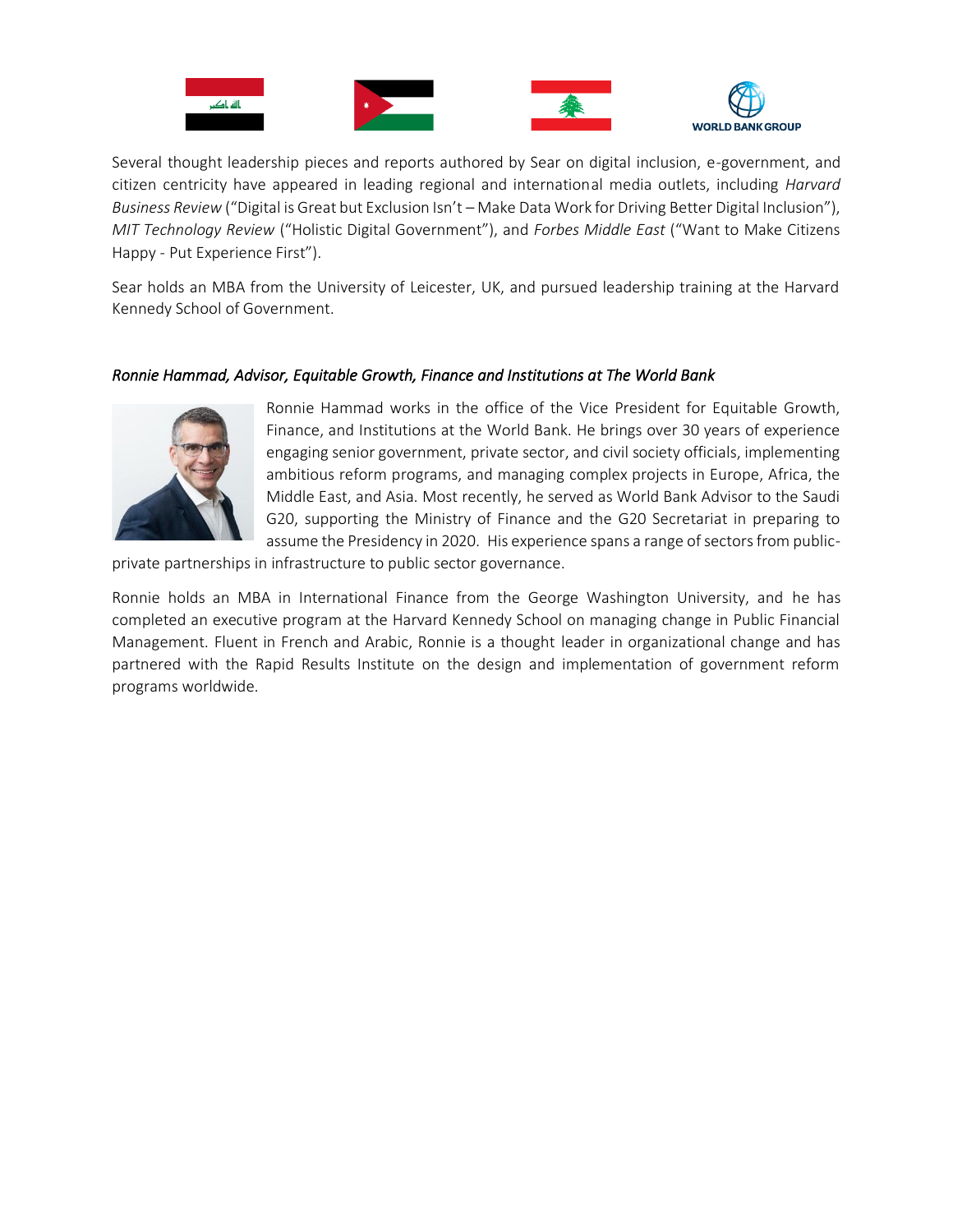

# Annex 3: Startups' Blurbs



 e-FRESCO is a B2B and B2C cross-border trading portal for fresh produce. e-FRESCO provides marketing, sales, and distribution services to link exporters and importers, as well as business intelligence for best prices and best destinations. e-FRESCO also provides a distribution network with multi-vendor retailers and connects with automated delivery, sales, and online payment stores.



Ammar Alshami **Ahmad Alshami** Cofounder/CEO Cofounder/CTO





GreenShaov – a Kurdish phrase that refers to germinating land – offers smart greenhouses and smart farming software. GreenShaov's goal is to improve farmers' circumstances by increasing crop variety as well as production outputs and profits through climate-adjusting AI technology. By increasing crop variety, GreenShaov enables farmers to address the market demand for a larger assortment of produce, helping them generate additional income while lessening Iraq's dependence on agricultural imports.



Basil Mohammed Zaki Allawi Founder and CEO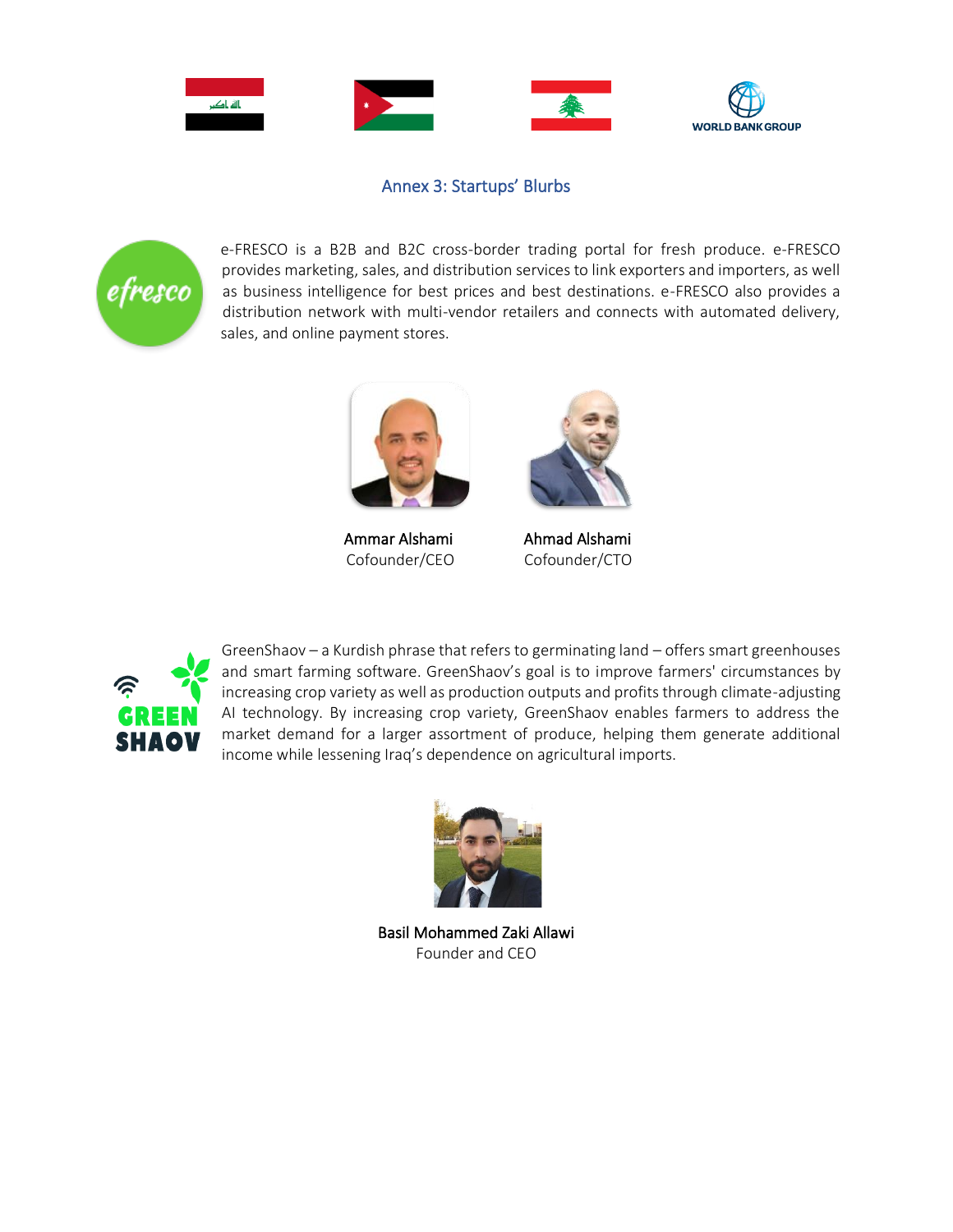









IOTree (Internet of Trees) is a network of AI-driven smart electronic traps that detect and identify harmful pests and notify the farmers via a mobile application about when, where, and which pesticides to spray. IOTree contributes to increasing farmers' production, improving the quality of harvests, and decreasing the use of pesticides.





Nisrine El Turky **Christina Chaccour** Sabine Terky CEO CTO CIO





Maydan is the first trilingual, online livestock marketplace in the MENA region. Maydan is disrupting the buying and selling of livestock and AgTech products through the digitalization of auction yards. Buyers and sellers are no longer restricted to their own communities; with over 200 thousand followers and 4 million page views per month, Maydan is the ideal platform for subscription marketing services, allowing farmers to expand their reach and

buyers to locate hard-to-find animals and equipment.







Luqman Sedeeq **Acker Hekmat Sedeeq** Baso Sedeeq Mutaleb Cofounder/GM Cofounder/CMO Cofounder/Social Media Specialist